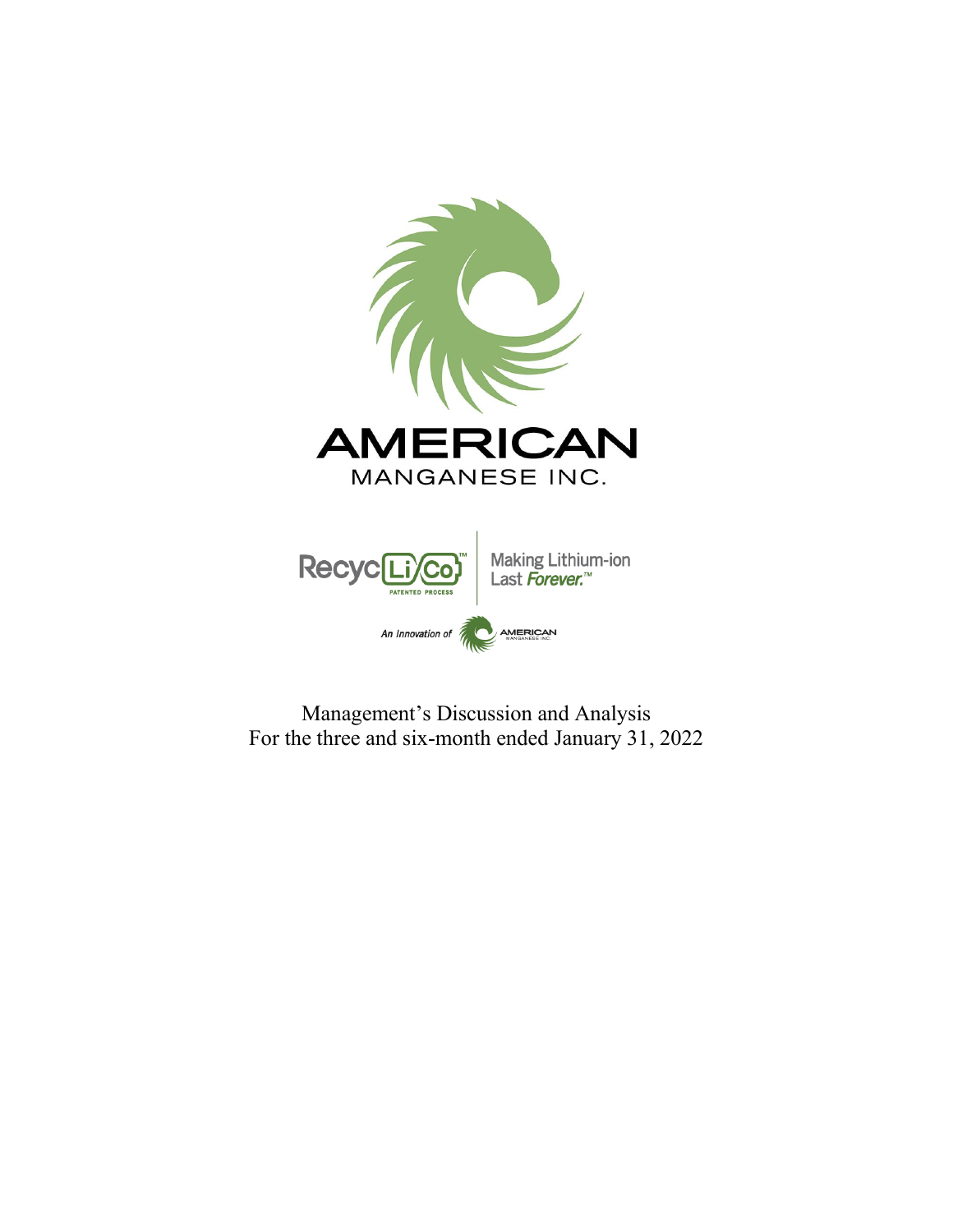This management's discussion and analysis of American Manganese Inc. (the "Company") contains an analysis of the Company's operational and financial results for the three and six-month period ended January 31, 2022. The following should be read in conjunction with the company's unaudited consolidated interim financial statements for the period ended January 31, 2022, which were prepared in accordance with the International Financial Reporting Standards ("IFRS") as adopted by the International Accounting Standards Board ("IASB"). All figures are in Canadian dollars unless otherwise stated.

## **FORWARD-LOOKING STATEMENTS**

This MD&A contains "forward-looking information" within the meaning of applicable Canadian securities legislation. Forward-looking information includes, but is not limited to, information with respect to the Company's future business plans and strategy, exploration plans, and environmental protection requirements. Generally, forward-looking information can be identified by the use of forwardlooking terminology such as "plans", "expects" (or "does not expect"), "budget", "scheduled", "estimates", "forecasts", "intends", "anticipates" (or "does not anticipate"), or "believes", and other similar words and phrases, or which states that certain actions, events, or results "may", "could", "might", or "will" occur. Forward-looking information is subject to known and unknown risks and uncertainties that may cause the actual results or performance of the Company to be materially different from those expressed or implied by such forward-looking information. These risks and uncertainties include risk and uncertainties associated with the mining industry and the exploration and development of mineral projects, such as the uncertainty of exploration results, the volatility of commodity prices, potential changes in government regulation, the uncertainty of potential title claims against the Company's projects, and the uncertainty of predicting operating and capital costs. They also include risks and uncertainties that affect the business environment generally, such as international political or economic developments, changes in interest rates and the condition of financial markets, and changes in exchange rates.

Forward-looking information is based on assumptions and expectations which the Company considers to be reasonable, and which are based on management's experience and its perception of trends, current conditions, and expected developments, as well as other factors that management believes to be relevant and reasonable in the circumstances at the date that such statements are made. Although the Company believes that the assumptions and expectations reflected in such forward-looking information are reasonable, undue reliance should not be placed on forward-looking information. The Company can give no assurance that forward-looking information, or the assumptions and expectations on which it is based, will prove to be correct. American Manganese Inc. does not undertake to update any forward-looking information, except in accordance with applicable securities laws.

## **DATE OF REPORT**

The MD&A was prepared with the information available as of April 1, 2022.

## **NATURE OF BUSINESS AND OVERALL PERFORMANCE**

## **Jurisdiction of incorporation and corporate name**

The Company was incorporated under the *Company Act* (British Columbia) on July 8, 1987, as Navarre Resources Corporation. The Company changed its name to Ameridex Minerals Corp. on August 26, 1998, to Rocher Deboule Minerals Corporation on September 13, 2006, and to American Manganese Inc. on January 20, 2010.

The Company is a reporting issuer in the Provinces of British Columbia and Alberta. The Company's shares presently trade on the TSX Venture Exchange under the symbol "AMY", on the Frankfurt Stock Exchange under the symbol "2AM" and on the OTCQB under the symbol "AMYZF".

The Company has one wholly-owned subsidiary, Rocher Manganese Inc., incorporated in the State of Arizona. Rocher Manganese Inc. manages the exploration work on the Company's Artillery Peak property.

The Company's head office is located at Unit 2, 17942 55 Avenue, Surrey, British Columbia V3S 6C8.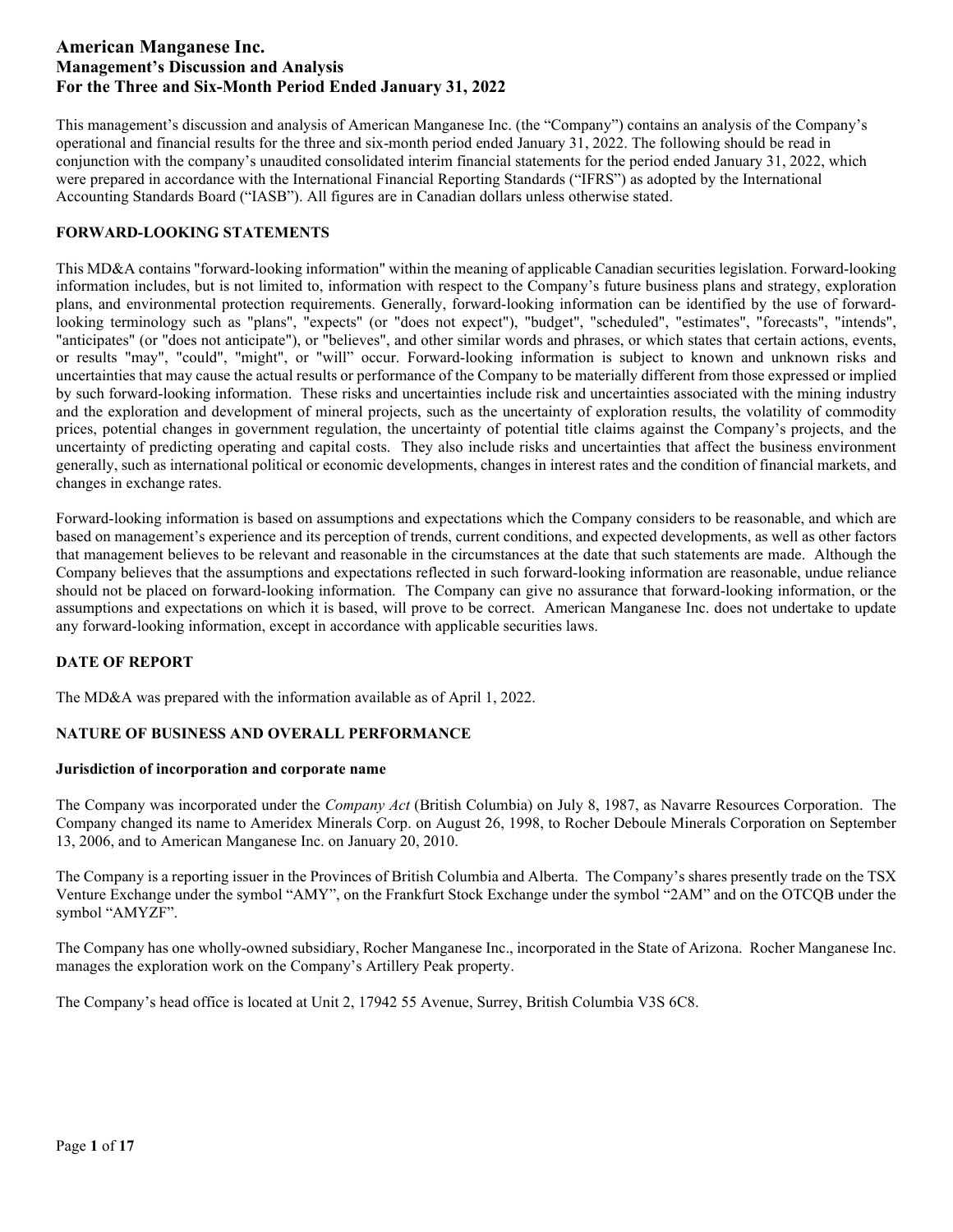## **HIGHLIGHTS**

In March 2022, the Company announced that its RecycLiCo demonstration plant is ready for commission. The plant is designed to demonstrate the RecycLiCo process in continuous operating conditions that will enable American Manganese to run the complete process and provide input for commercial operation.

In February 2022, the Company announced that the Chinese Patent Office has issued the Company a Notice of Allowance with respect to AMY's National Phase Patent Application for its lithium-ion battery recycling technology, RecycLiCo™. The Notice of Allowance is a formal notification indicating that the examination of the invention has been completed by the Chinese Patent Office and is allowed for issuance as a patent

In January 2022, the Company selected Minviro Ltd. a UK-based and globally recognized sustainability and life cycle assessment consultancy, to conduct a life cycle assessment (LCA) of the company's battery recycling-upcycling process, RecycLiCo.

In December 2021, the Company announced that the Indian Patent Office has grated patent with respect to Company's lithium-ion battery cathode recycling process (RecycLiCo™), further strengthening American Manganese's international Intellectual Property position as a company with an advanced recycling process. The newly granted Indian patent is separate from the Company's second battery recycling patent invention recently [filed into national phase](https://americanmanganeseinc.com/american-manganese-files-national-phase-patent-applications-for-the-recyclico-lithium-ion-battery-recycling-process/) for Europe, South Korea, Canada, India, Australia, Japan, and China.

In November 2021, the Company announced that the Canadian Patent Office has issued the Company a Notice of Allowance with respect to Company's lithium-ion battery cathode recycling process (RecycLiCo™), further strengthening American Manganese's international Intellectual Property position as a company with an advanced recycling process.

In October 2021, the Company completes all identified milestones in the DLA project scope of work and submits its final report to the U.S. Defense Logistics Agency (DLA), signifying the completion of the Wenden Stockpile Reclamation and Advanced Material Processing project. The DLA project is AMY's second project to gain support from the U.S. Government.

In October 2021, the Company provided update on the RecycLiCo™ demonstration plant project, 3D rendering modelling and the Company's strategy towards commercialization.

In October 2021, the Company reported the successful production of lithium sulfate (Li<sub>2</sub>SO<sub>4</sub>) with 99.99% purity. The bulk sample of lithium sulfate was prepared and sent to an international lithium producer to validate the patented RecycLiCo™ process.

On October 2021, the Company closed a brokered private placement, issuing 20,000,000 non-flow-through units at \$1.00 per unit for gross proceeds of \$20,000,000. Each unit consists of one common share in the capital of the Company and one share purchase warrant entitling the holder to purchase one non-flow-through common share at a price of \$1.25 per share during the three years following the warrant's date of issuance. The Company paid \$1,714,768 in cash share issue costs and issued 1,400,000 broker warrants exercisable at a price of \$1.00 per share from April 4, 2022 to October 4, 2024 pursuant to this issuance.

In September 2021, the Company reported the successful upcycling of lithium-ion battery black mass into NMC-811 (nickel-manganesecobalt oxide) cathode precursor, using AMY's RecycLiCo™ closed-loop process. These results are a continuation of earlier success where the Company upcycled cathode waste samples into NMC-622 cathode precursor, in August 2021 and NMC-532 cathode precursor, in June 2021.

In August 2021, the Company announced that the Japanese Patent Office has issued Patent No. 6906060, for the company's closed-loop lithium-ion battery upcycling process, RecycLiCo™.

In August 2021, the Company successfully produced Electrolytic Manganese Metal (EMM) in the final stages of the Wenden Stockpile Reclamation and Advanced Material Processing project. These results follow the 99% manganese extraction results achieved on the Wenden Stockpile material in February 2021. The project was awarded by the United States Defense Logistics Agency (DLA) to perform work on the United States Government's manganese stockpile located near Wenden, Arizona and confirm the viability of efficient electrolytic manganese metal (EMM) production using the Company's patented manganese process.

Page **2** of **17** In August 2021, the Company announced it is receiving advisory services and funding from the National Research Council of Canada Industrial Research Assistance Program (NRC IRAP) to support a pilot project, entitled, '*Demonstration of Continuous Recycling of Cathode Material from Lithium-ion Battery Production Scrap*'.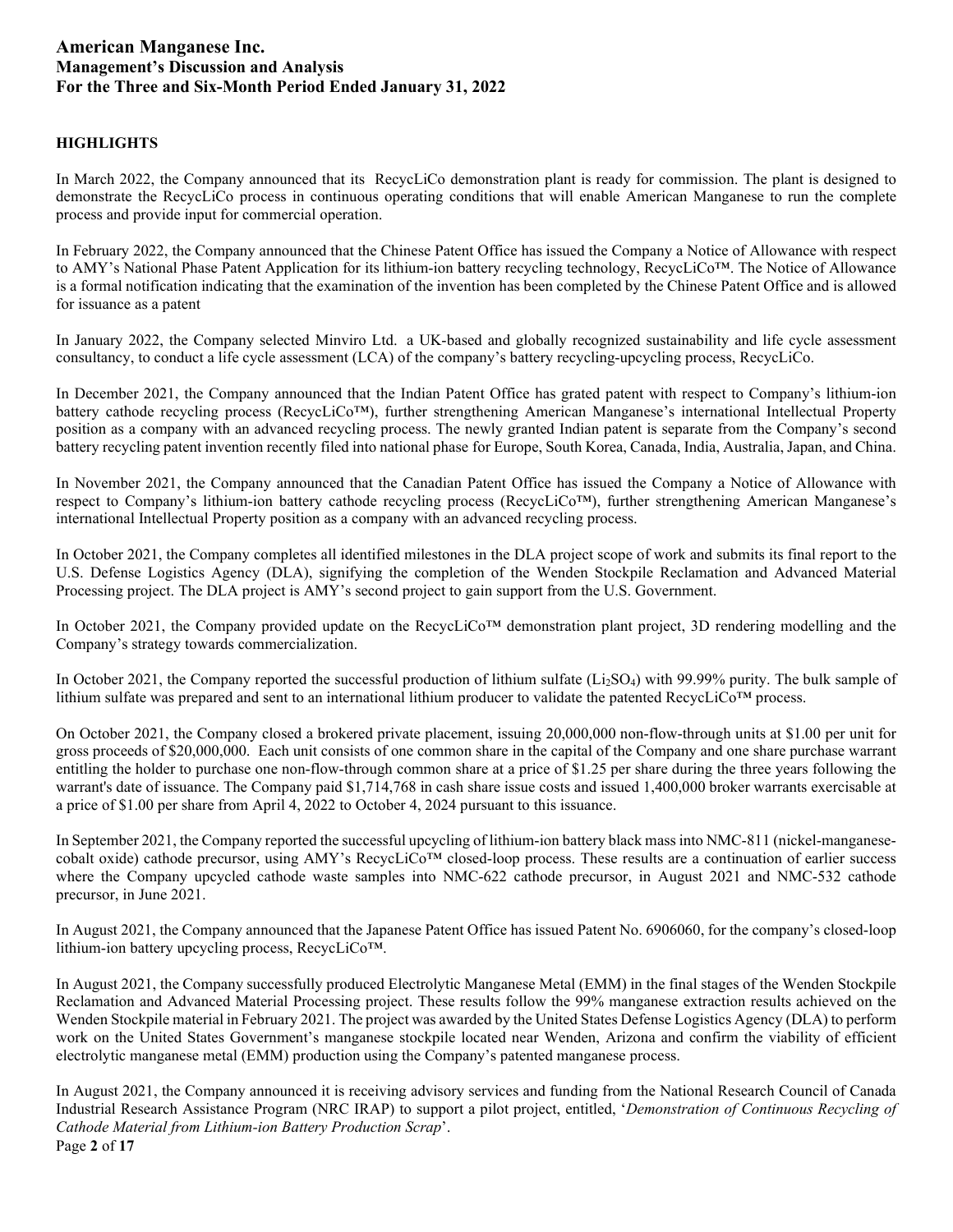In July 2021, the Company announced that the detailed technical paper, 'A Novel Closed Loop Process for Recycling Spent Lithiumion Battery Cathode Materials' has been submitted, reviewed, and published in the International Journal of Green Energy, a peerreviewed journal that publishes papers on energy, energy conversion, energy management, and energy conservation, particularly in advanced, sustainable, and green energy technologies.

In May 2021, the Company announced that the Korean Intellectual Property Office ("KIPO") has granted Patent No. 10-2246670 for the Company's lithium-ion battery cathode recycling process (RecycLiCo™), further strengthening American Manganese's international Intellectual Property position as a company with an advanced recycling process.

In March 2021, the Company announced the production of cathode precursor material directly from recycled NCA (lithium-nickelcobalt-aluminium oxide) cathode waste. The NCA cathode chemistry is produced by some of the largest battery manufacturers and commonly used in modern electric vehicle batteries.

In March 2021, the Company signed memorandum of understanding with Italvolt SpA to develop a commercial recycling plant alongside Italvolt's planned Gigafactory in Scarmagno, Italy.

In March 2021, the Company awarded \$2.7 million contract to Kemetco Research Inc. The contract will include the development of a 500 kg/day demonstration recycling plant and the design of a 5 tonne/day commercial recycling plant, using the RecycLiCo<sup>TM</sup> process.

In February 2021, the Company appointed Jochen Rudat, a former Tesla Director for Central Europe, to the Company's Advisory Board.

In February 2021, the Company's RecycLiCo™ process was awarded Solar Impulse Efficient Solution Label following an assessment performed by external independent experts and based on verified standards. RecycLiCo™ is thereby joining the 1000 Solutions Challenge, an initiative by the Solar Impulse Foundation to select solutions that meet high standards in profitability and sustainability and present them to decision-makers to fast-track their implementation.

In January 2021, the Company announced that the detailed technical paper, 'Experimental Study on Recycling of Spent Lithium-Ion Battery Cathode Materials' has been submitted, reviewed, and published in the Journal of the Electrochemical Society (JES). The publication describes experimental work leading to the Company's patented RecycLiCo™ process.

In December 2020, the Company achieved 99.7% extraction of lithium, nickel, manganese, and cobalt from NMC cathode scrap material. The extraction rate was achieved with continuous operation of the RecycLiCo™ pilot plant leach stages.

In November 2020, the company received funding from the National Research Council of Canada Industrial Research Assistance Program (NRC IRAP) to advance its lithium-ion battery recycling project. NRC IRAP will provide advisory services and conditional funding to support American Manganese's research and development project on the 'Synthesis of Cathode Material Precursors from Recycled Battery Scrap'.

In October 2020, the Company filed an NI 43-101 technical summary report on its Rocher DeBoule Property.

In September 2020, the Company announced the optimized processing capacity of the pilot plant's pre-leach stage from 160 kg/day to 292 kg/day of lithium-ion battery cathode scrap material. Combined with earlier engineering upgrades in June, 2020, it brings a 356% total capacity increase for the pilot plant's pre-leach process without sacrificing the recovery potential of cobalt lithium, nickel, manganese, and aluminum.

In February 2020, the Company received funding from the Government of Canada for its lithium-ion battery recycling project to support the International Co-Innovation Action Plan (ICAP) between American Manganese Inc. and Battery Safety Solutions B.V. In June 2019, the Company was granted United States Patent and Trade Mark patent No. 10,308,523B1.

In April 2019, the Company was granted U.S. Patent No. 10,246,343 for its Lithium-ion Battery Cathode Material Recycling Technology.

In March 2019, the Company partnered with the U.S. Department of Energy (DOE) and Critical Materials Institute on a project to advance the economic recovery of Lithium-ion battery materials from electric vehicles and other consumer goods.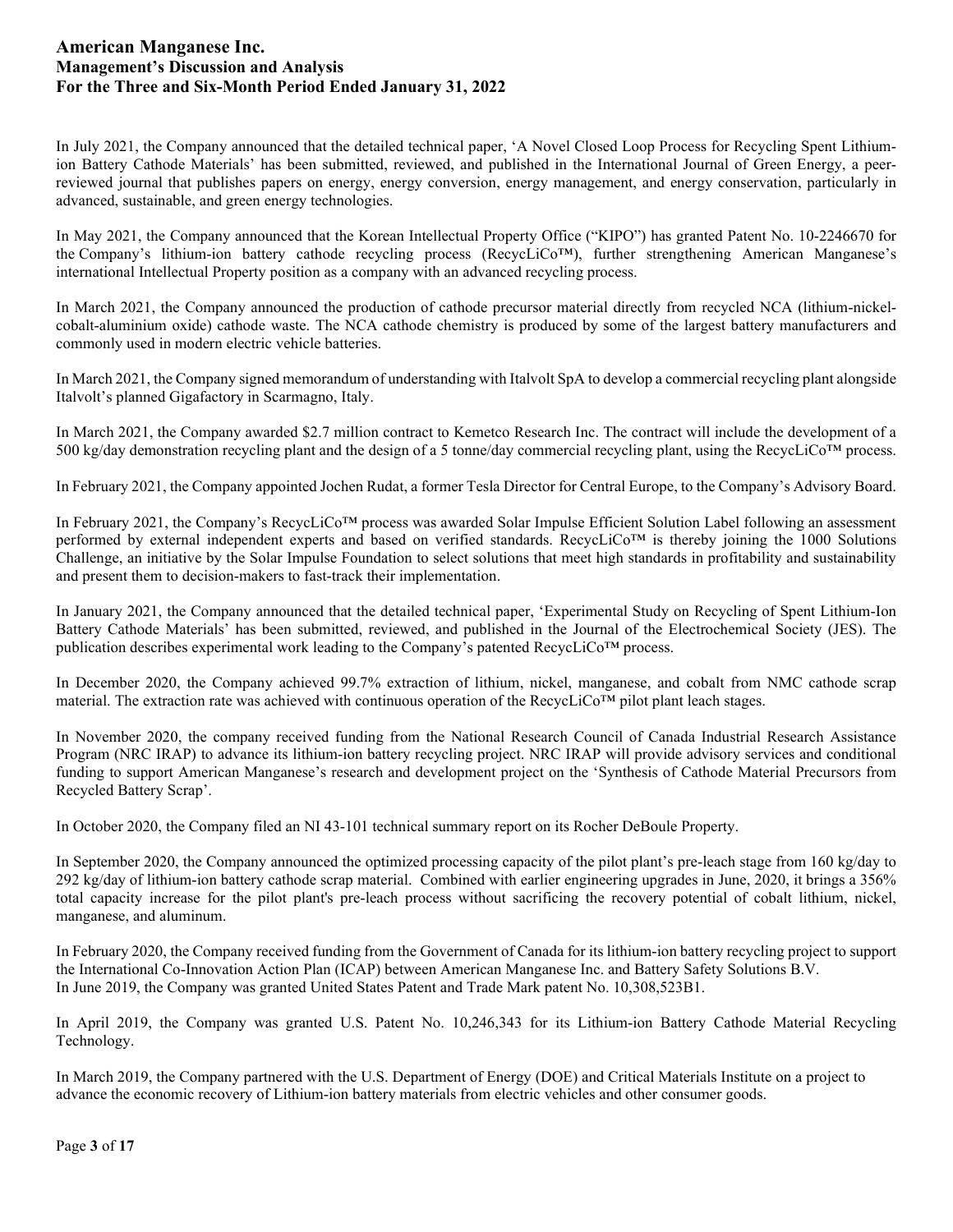In February 2019, the Company commenced testing of lithium-ion battery cathode material recycling with its pilot plant project.

### **Nature of business**

The business of the Company is mineral exploration and development with a focus on patenting intellectual property for recycling cathode material in lithium-ion batteries. The company's mineral and technological projects are described below.

### **Intellectual property rights**

In February 2022, the Company announced that the Chinese Patent Office has issued the Company a Notice of Allowance with respect to AMY's National Phase Patent Application for its lithium-ion battery recycling technology, RecycLiCo™. The Notice of Allowance is a formal notification indicating that the examination of the invention has been completed by the Chinese Patent Office and is allowed for issuance as a patent

In December 2021, the Company announced that the Indian Patent Office has grated Patent No. 380826 with respect to Company's lithium-ion battery cathode recycling process (RecycLiCo™), further strengthening American Manganese's international Intellectual Property position as a company with an advanced recycling process.

In November 2021, the Company announced that the Canadian Patent Office has issued the Company a Notice of Allowance with respect to Company's lithium-ion battery cathode recycling process (RecycLiCo™), further strengthening American Manganese's international Intellectual Property position as a company with an advanced recycling process.

In August 2021, the Company announced that the Japanese Patent Office has issued Patent No. 6906060, for the company's closed-loop lithium-ion battery upcycling process, RecycLiCo™.

In May 2021, the Company is granted Patent No. 10-2246670 by Korean Intellectual Property Office for the Company's for the Company's lithium-ion battery cathode recycling process (RecycLiCo™)

In June 2019, the Company is granted Continuation in Part (CIP) U.S. patent No. 10,308,523B1 for Lithium-ion Battery Cathode Material recycling technology.

In May 2019, the Company has selected China, Japan, South Korea, Europe, Australia, India, and Canada to file National Phase Patent Applications for the Company's lithium-ion battery cathode material recycling technology.

In April 2019, the Company is granted U.S. Patent No. 10,246,343 for Lithium-ion Battery Cathode Material recycling technology.

Patent Co-operative Treaty Patent Application filed on November 9, 2017. With the filing of the PCT Application, the Company's proprietary technology becomes patent pending in 152 participating independent states and countries.

Non-Provisional Patent Application for recycling lithium-ion battery cathode material filed with the United States Patent Office on November 7, 2017.

Advanced Hydrometallurgical Process where from manganous sulphate-dithionate liquor electrolytic manganese can be recovered from a low-grade resource (US Patent No. 8460631, Chinese Patent No. 201180050306.7, Republic of South Africa Patent No. 2013/01364, Canada Patent No. 2,808,627).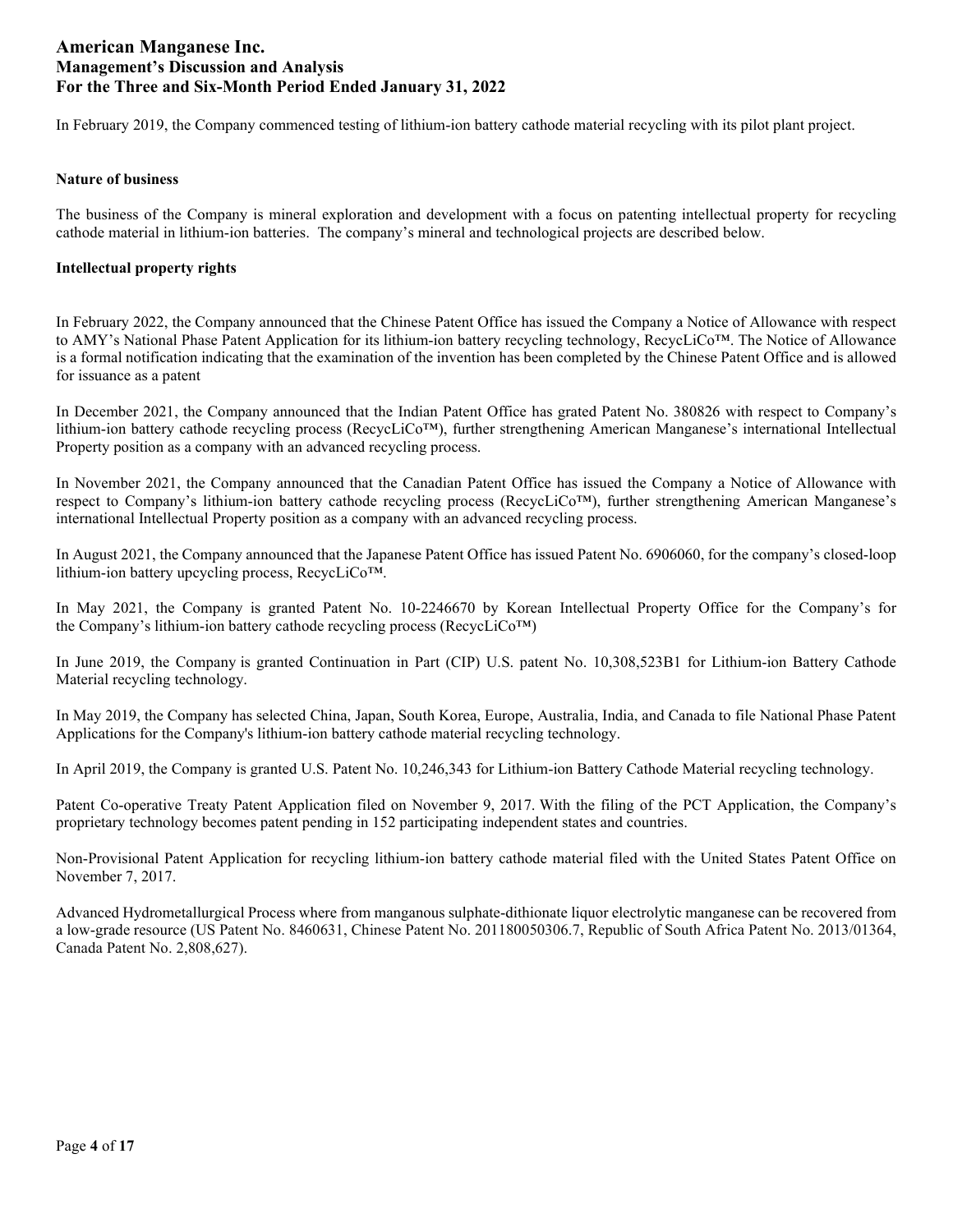## **Mineral property projects**

## *Artillery Peak Project, Arizona USA*

The Artillery Peak project includes 30 unpatented mineral claims covering approximately 600 acres and 13 patented surface estates. (13 patented Manganese Mesa leases).

In August 2018, 1 unpatented lode mining claim covering approximately 20 acres was not renewed.

During the year ended July 31, 2015, the Company decided to suspend further exploration on the Artillery Peak Property and has written off a total of \$5,977,294 in deferred costs. The residual balance is based on an estimate of the cumulative hydrometallurgical and related exploration costs incurred in connection with the patented technology which has been developed by the Company.

In October 2012, the Company completed successful production of working lithium-ion battery prototypes utilizing chemical manganese dioxide (CMD) generated from Artillery Peak material. These prototypes (button cell batteries) are for test purposes only.

Producing working prototype lithium-ion batteries represents a key breakthrough for American Manganese in the continuing development of the Company's patented hydrometallurgical process. CMD manufactured with this process eliminates electrowinning and the need for any mechanical means of size reduction for the final product.

In December 2012, the Company reported that it had developed a low-cost, environmentally friendly hydrometallurgical process to recover manganese (Mn) from this Manganese Oxide resource located in Arizona, USA. The Company has applied for a patent for its hydrometallurgical process that produces electrolytic manganese metal from this Manganese Oxide deposit, with low energy and water consumption. As a development of the existing process, American Manganese has commissioned this research to determine the uses of Artillery Peak manganese resource material to generate high value alternative products. Chemical manganese dioxide (CMD) and lithiated manganese oxide (LixMn2O4) for use in rechargeable batteries were the areas researched.

The research was successful in producing CMD from Artillery Peak resource material with low cation impurities and further avoiding processing steps that are known to introduce metallic impurities in the final product. Cation impurities cause capacity fade, whereas metallic impurities are known to cause catastrophic failures such as fire and explosions in lithium-ion batteries. Working rechargeable lithium-ion coin cell battery prototypes were produced from the CMD material.

The company received a report describing the results of this research project contracted by American Manganese to Kemetco Research Inc. The test program was partially funded by the Canadian Government through the National Research Council, Industrial Research Assistance Program (NRC-IRAP) for development work conducted over a five-month period.

In June 2013, the Company announced that it has received the **"US Patent No. 8460631"** from the United States Patent and Trade Mark Office for the Company's manganese recovery process. The Company intends to continue to explore various commercial opportunities generated by this intellectual property including but not limited to manganese metal or dioxide production from its Artillery Peak claims; technology licensing; potential royalty streaming; and applications for electric vehicle cathode materials recovery and recycling.

The Artillery Peak project includes 30 unpatented mineral claims covering approximately 600 acres. 36 patented mineral claims covering approximately 698 acres and 8 fee simple parcels covering 1280 acres were returned to the vendors upon the respective anniversary dates (May 31, July 15, August 8) because the holding costs were deemed to be too onerous.

In 2012 the Company purchased 639.81 acres of patented surface, from local owners and real property holders embracing the reserved patented surface estates on 34 patented mining claims.

During the fiscal year ended July 31, 2019, the Company decided to write-down \$4,879,733 of the Artillery Peak property after assessing the carrying value for impairment.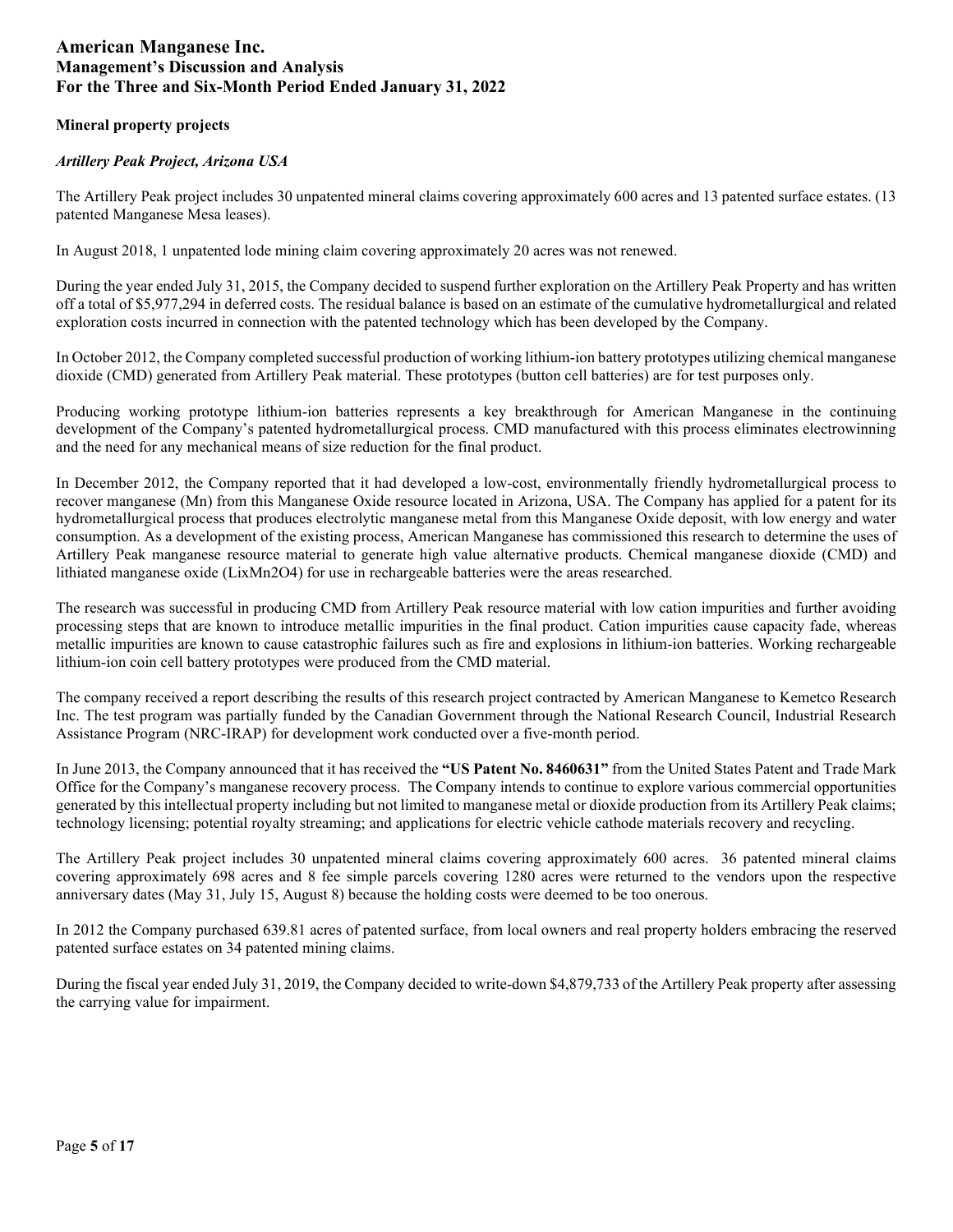### *Rocher Deboule property, British Columbia*

In May 2016, the Company reduced the number of Roche Deboule mineral claims it holds to 2, which covers an area of 998 hectares. The Company initially acquired by staking 4 mineral claims covering 1,325 hectares, and subsequently expanded the area by additional staking to cover 1,441 hectares.

The Company has obtained a NI 43-101 report on the Rocher Deboule property prepared by A.A. Burgoyne, P. Eng., M.Sc., dated December 18, 2007. A copy of the report is also available on the SEDAR filing service at www.sedar.com.

In August 2011, the Company conducted a mapping and sampling program at the Rocher Deboule property. The program entailed 22 km of ground magnetometer survey, 841 soil samples, 455 rock samples and 68 silt samples. The fieldwork carried out in 2012 focused on 3 areas of Cu-Ag-Au bearing mineralization.

In November 2012, the Company reported that the Geological fieldwork returned encouraging Cu-Ag-Au geochemical values at the Rocher Deboule project upper silvertip CK basin stockwork, lower silvertip CK No 2 & 4 veins and a new Iron Oxide Copper Gold ("IOCG") target south of the historic Victoria vein mine. The results of the program were reported in the Company's press release dated November 20, 2012, a copy of which is available on the SEDAR filing service at [www.sedar.com.](http://www.sedar.com/) 

In November 2017, the Company entered into an option agreement with Liaz Pty Ltd ('Liaz'), an Australian public company, which has since been acquired by Longford Resources Limited ('LRL'), whereby Liaz may earn a 60% interest in the Rocher Deboule property. Consideration consists of an initial payment of \$10,000, an additional payment of \$5,000 or 50,000 shares of LRL; completion of exploration expenditures of \$2,000,000 over four years; and \$10,000 cash plus \$5,000 cash or 50,000 shares of LRL each subsequent year until the 60% interest has been fully earned. Subsequent to year-end, Liaz informed the Company that it will be withdrawing from the option agreement.

During the fiscal year ended July 31, 2019 the Company performed geological and geophysical work on the property using flow-through funds.

During the fiscal year ended July 31, 2020 the Company staked an additional claim and now holds 1,016 hectares.

In October, 2020 the Company filed NI-43-101 technical report on sedar. The report outlines drill targets on the Rocher Deboule mineral claims located 5-8 kilometers southwest of Hazelton, BC. The report includes recommendations for core drilling of gold and copper bearing mineralization located near historic underground mines.

During the fiscal year ended July 31, 2021 the Company reports the Rocher Deboule IP (induced polarization) geophysical crew will test "Vent Zone" IOCG targets, with drilling expected to follow on the Company's Rocher Deboule copper-gold property, located south of New Hazelton, BC.

## *Lonnie property, British Columbia*

The Lonnie property is a niobium exploration property in the Omineca Mining Division of British Columbia. The Company initially staked mineral claims covering an area of approximately 692 hectares. In October 2007, the Company acquired additional claims covering approximately 2,735 hectares at a cost of \$10,000 and 100,000 shares of the Company. Currently the Company holds 674 hectares of staked mineral claims.

In September 2010, the Company conducted a geochemical prospecting program on the Lonnie-Virgil occurrence. The results of the program were reported in the Company's press release dated October 1, 2010, a copy of which is available on the SEDAR filing service a[t www.sedar.com.](http://www.sedar.com/)

In May 2011, the Company entered into an option agreement with Echelon Petroleum Corp. (Formerly Rara Terra Capital Corp.("Echelon") where Echelon has the right to earn a 60% interest in the Lonnie property in exchange for a cash payment of \$60,000 (\$24,603 paid) and issuance of 285,000 common shares of Echelon (150,000 received). To acquire the 60% interest, Echelon must also spend \$500,000 in exploration expenditures on the property.

Page **6** of **17** In 2012, the Company and Echelon agreed to amend the amount due on the first anniversary from \$20,000 to \$4,603 in light of the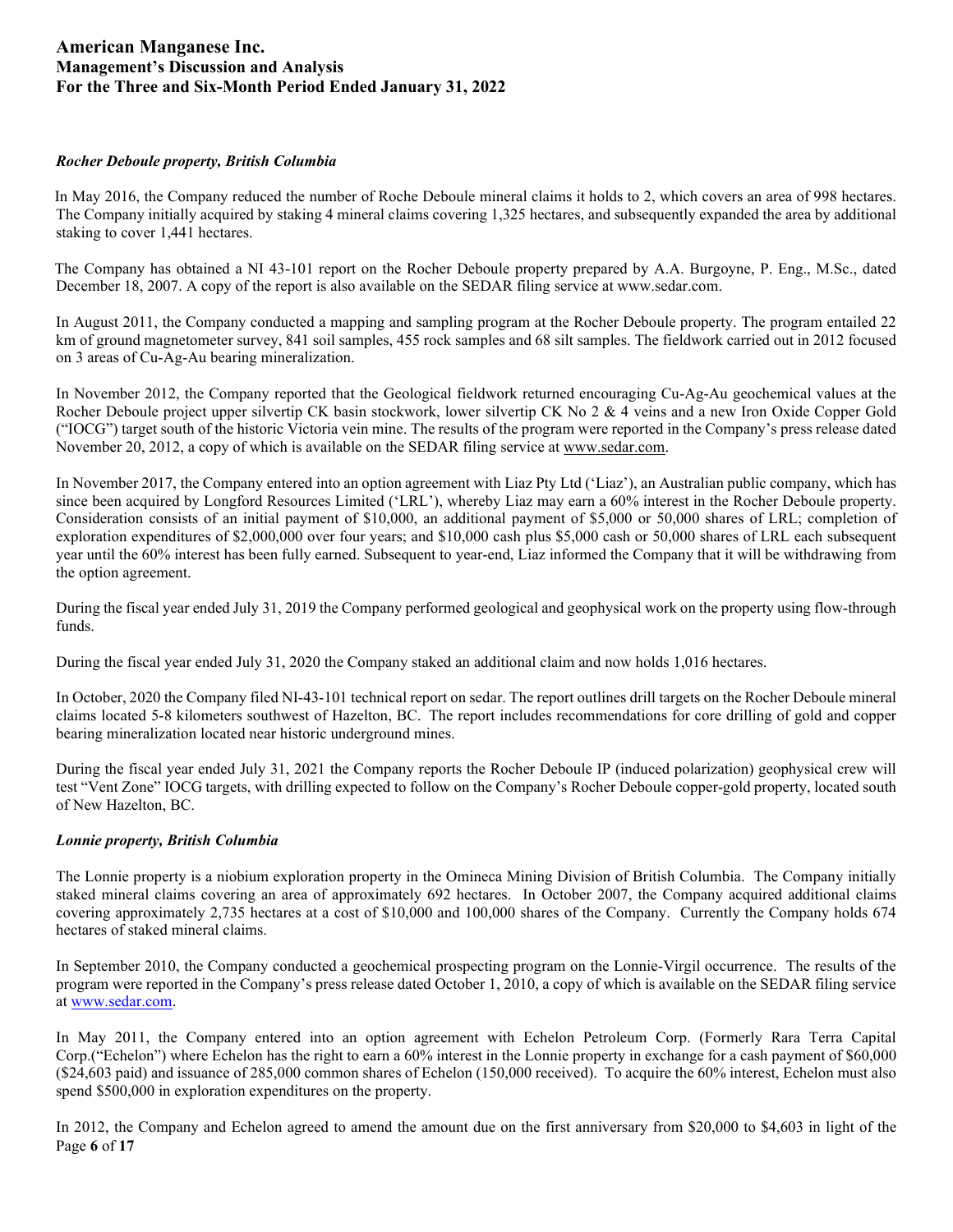additional costs incurred by Echelon in exploring the property during the year.

In September 2011, Echelon commenced a trenching and sampling program on the Property. A total of 876 soil samples were collected and analyzed. The results are encouraging, especially for three strongly anomalous zones returning up to 8467 ppm total Rare Earth Elements + Yttrium (TREE+Y) being delineated along a consistent five kilometre-long NW trend. Additional anomalous zones have also been located, generally along the same strike trend, and could prove to be extensions of the known zones. Where warranted, anomalies will be followed-up by trenching and drilling programs to begin later this year.

In April 2013, Echelon terminated the option agreement and transferred all claim blocks to the Company. The Company owns a 100% interest in the property.

During the fiscal year ended July 31, 2019 the Company performed geological and geophysical work on the property using flow-through funds.

In July 2019, the Company announced the results of rock sampling on the Lonnie mineral claims located on Granite Creek, south east of Manson Creek in north central British Columbia. The Lonnie claims feature rare earth element (REE) and niobium bearing mineralization hosted in carbonatite intrusive sills. Carbonatite is associated with gossanous weathering, aegirine sovite, muscovite, phlogopite, magnetite, ilmenite, apatite, calcite, with trace amounts of pyrochlore, pyrrhotite, arfvedsonite, and zircon. Carbonatite is also spatially associated with minor syenitic, granitic, monzo-dioritic (alkaline) composition pegmatite and aplite dyke/sills.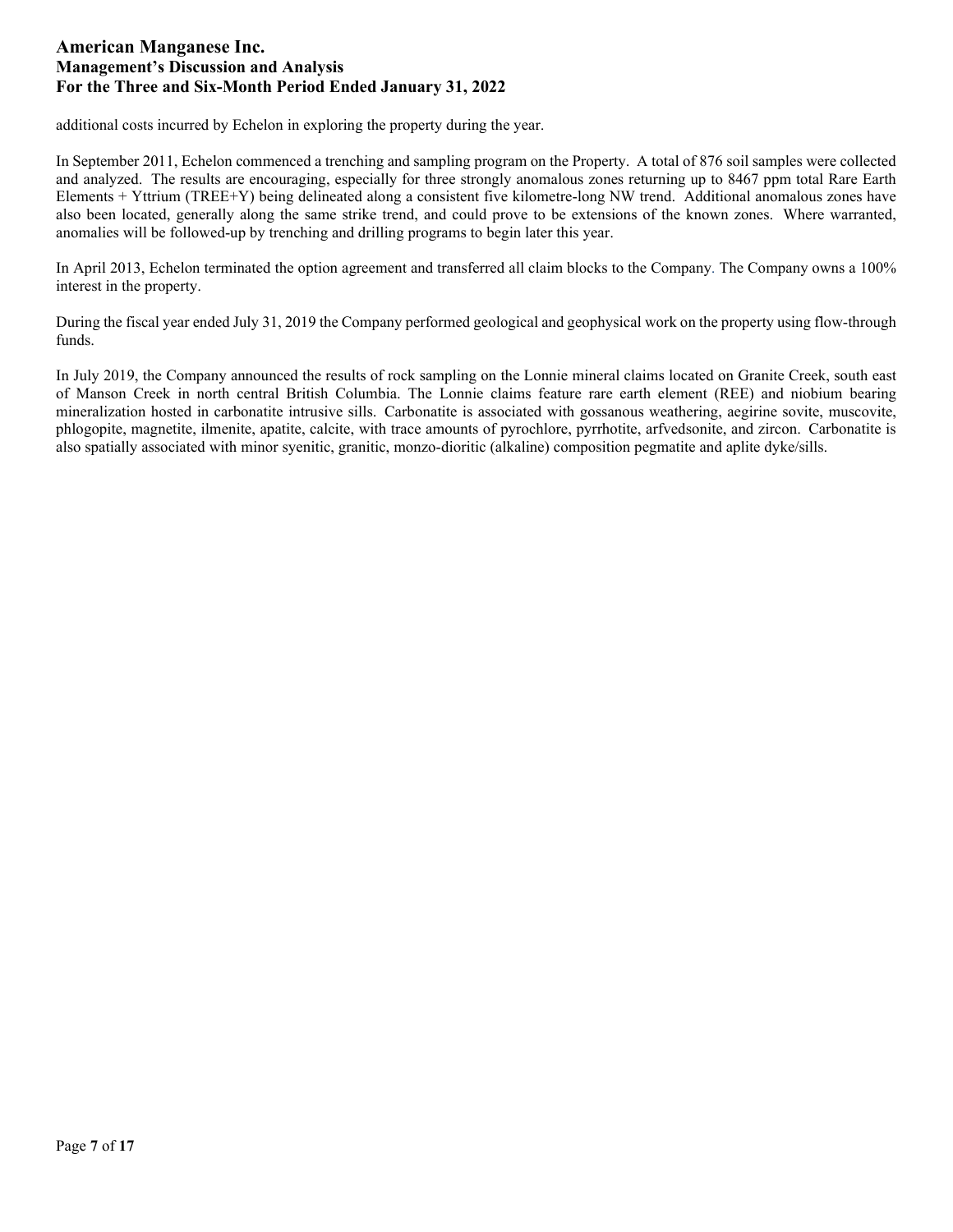### **SELECTED ANNUAL INFORMATION**

The following table shows total revenues, loss, assets, liabilities, and shareholders' deficiency for each of the three most recent fiscal years of the Company. The results of operations from years 2019 to 2021 are stated in accordance with the International Financial Reporting Standards.

|                                   | 2021 |              |    | 2020           |    | 2019           |       |         |
|-----------------------------------|------|--------------|----|----------------|----|----------------|-------|---------|
| (a) Total Revenues                | \$   | 270          | S  | 357            | \$ | 396            |       |         |
| (b) Net Income (Loss):            |      |              |    |                |    |                |       |         |
| i) In Total                       | \$   | (13,064,156) | \$ | 375,126        | S  | (8,054,671)    |       |         |
| ii) On a per share basis $^{(1)}$ | \$   | (0.065)      | S  | 0.002          | \$ | (0.05)         |       |         |
| (c) Total Assets                  | \$   | 7,443,692    | \$ | 861,026        | \$ | 1,065,354      |       |         |
| (d) Total Liabilities             | \$   | 545,271      | S  | 143,686        | \$ | 45,092         |       |         |
| (e) Total Accumulated Deficit     | \$   | (53,879,482) | \$ | (40, 815, 326) | \$ | (41, 190, 452) | Fully | diluted |
|                                   |      |              |    | $\cdots$       |    |                |       |         |

loss per share amounts have not been calculated as they would be anti-dilutive.

## **RESULTS OF OPERATIONS**

Net loss for the fiscal year ended July 31, 2021 was \$13,064,156, compared to net income of \$375,126 for the fiscal year ended July 31, 2020. The Company does not generate revenue from operations. It has no revenues other than the interest earned on the Company's balances of cash and cash equivalents, and prior year recognized a \$2,413,199 net historical foreign exchange gain during the year. The Company recorded net loss from operations in the amount of \$13,383,028 for the fiscal year ended July 31, 2021. During the fiscal year, some of the notable expenses have been consulting fees, transfer agent fees, professional fees, research and development, shareholder communications, and share-based payments.

The Company cash and cash equivalents increased by \$5,648,696 during the year ended July 31, 2021 (2020 – \$207,183 decrease). The increase in cash is principally as a result of equity financing and exercise of stock options and warrants. During the fiscal year ended July 31, 2021 the Company closed non-brokered private placements for gross proceeds of \$1,667,994, including \$125,040 pursuant to issuing flow-through common shares, improving its cash flow position.

#### **Analysis of income statement items for the fiscal year ended July 31, 2021**

The Company recorded \$243,655 in consulting fees (2020 – \$116,348). \$100,600 was expensed towards consultants hired to manage recycling project's development and assist in managing technical data. \$27,883 was incurred in for media and communications consulting services and \$115,172 for was incurred towards non-management directors and advisory committee consulting fees.

During the fiscal year ended July 31, 2021, the Company recorded \$99,016 in filing and transfer agent fees (2020 – \$28,478). During the year, the Company experienced significant increase in common share warrant and option exercise resulting in increased transaction fees.

Professional fees in the amount of \$104,899 were recorded for the fiscal ended July 31, 2021. During fiscal year ended July 31, 2021 the Company incurred increased legal expenses pursuant private placement, management of treasury orders, seeking legal assistance in preparation and filing of Annual Information Form and short form base shelf prospectus.

The Company recorded expenses of \$938,618 for research and development (2020 – \$137,310). \$331,968 was incurred in running the RecycLiCo pilot plant, \$194,975 was expensed for the Wenden Stockpile Reclamation and Advanced Material Processing project, and \$411,675 was incurred in relation to laboratory testing of sample process feedstock materials from third parties, to validate the efficiency of the RecycLiCo process and the optimization of cathode precursor production.

During the fiscal year ended July 31, 2021, the Company recorded \$11,383,322 in share-based payments expense (2020 – \$1,083,091) due to the vesting of options granted during fiscal 2021, 2020 and 2019. Additional detail on the financings is set out below under "Liquidity and Capital Resources".

Page **8** of **17**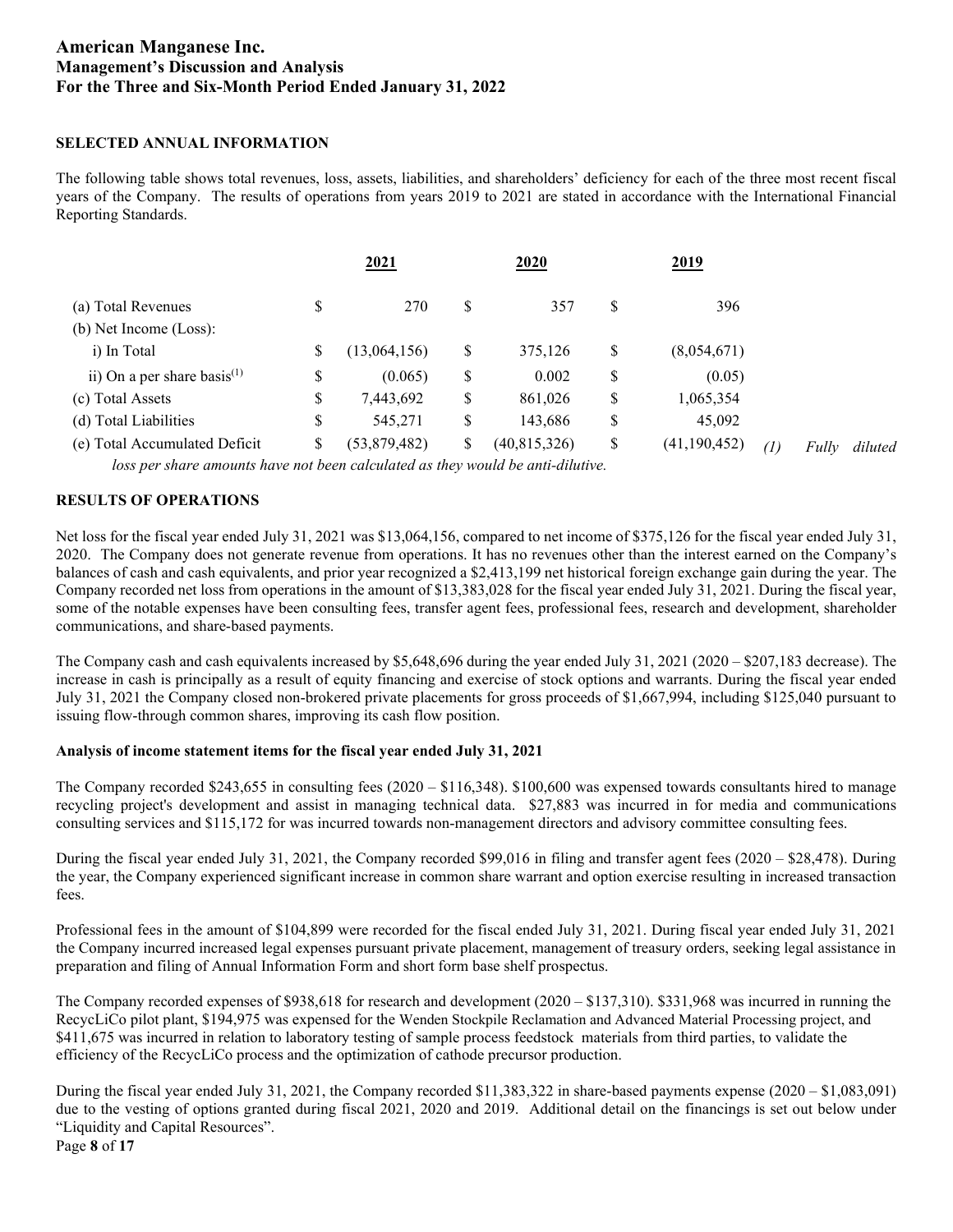## **Analysis of balance sheet items – July 31, 2021**

Cash and cash equivalents increased from \$279,949 as at July 31, 2020, to \$5,928,644 as at July 31, 2021, principally due to private placements raising \$1,667,994 and exercise of share warrants and share based stock options. 20,072,045 share purchase warrants with an average exercise price of \$0.26 per share and 8,874,400 options with an average exercise price of \$0.13 were exercised for proceeds of \$6,262,320 was the Company's main source of financing during the year. Additional detail on the financings is set out below under "Liquidity and Capital Resources".

Prepaid expenses in the amount of \$792,449 were recorded during the fiscal ended July 31, 2021 (2020 - \$42,220). \$680,000 was advanced for construction design and ordering of demonstration plant equipment, \$65,000 was advanced for a diamond drilling program on the Rocher Deboule Property and \$47,449 remains prepaid for marketing and administrative advances during the fiscal year ended July 31, 2021. The Company had fewer long-term advertising and promotion agreements and services engaged compared to prior fiscal year.

Mineral property interests increased from \$466,859 as at July 31, 2020 to \$561,964 as at July 31, 2021 due to the incurring \$95,105 in capitalized exploration and evaluation expenditures incurred relating to the Rocher Deboule property in British Columbia. Additional information on this item is given below under "*Analysis of mineral property costs*".

Accounts payable and accrued liabilities increased from \$143,686 as at July 31, 2020 to \$545,271 as at July 31, 2021. All amounts are current and primary includes accrued payable for research and development and trade payables.

The Company share capital increased from \$29,060,554 (180,736,228 shares) as at July 31, 2020 to \$39,202,150 (217,918,443 shares) as at July 31, 2021. Additional information on the share issuances is contained under "*Liquidity and Capital Resources*".

## **SELECTED QUARTERLY INFORMATION**

The following table summarizes information derived from the Company's financial statements for each of the eight most recently completed quarters:

| <b>Ouarter Ended:</b>          | 31-Jan          | $31-Oct$        | $31 - Jul$      | $30-Apr$        | $31 - Jan$    | $31-Oct$      | $31 - Jul$  | $30-Apr$      |
|--------------------------------|-----------------|-----------------|-----------------|-----------------|---------------|---------------|-------------|---------------|
| Year:                          | 2022            | 2021            | 2021            | 2021            | 2021          | 2020          | 2020        | 2020          |
| Total revenue                  | \$15,599        | \$49            | \$172           | \$40            | $S -$         | \$58          | \$306       | Տ -           |
| Net income                     |                 |                 |                 |                 |               |               |             |               |
| $(\text{loss})$                | $(\$4,099,322)$ | $(\$4,187,581)$ | $(\$9,545,311)$ | $(\$2,217,451)$ | $(\$590,243)$ | $(\$711,151)$ | \$1,782,673 | $(\$583,900)$ |
| Per share basis <sup>(1)</sup> | $(\$0.017)$     | (S0.0186)       | (\$0.058)       | (S0.000)        | $(\$0.003)$   | (\$0.004)     | \$0.009     | $(\$0.002)$   |

*(1) Fully diluted loss per share amounts have not been calculated as they would be anti-dilutive.*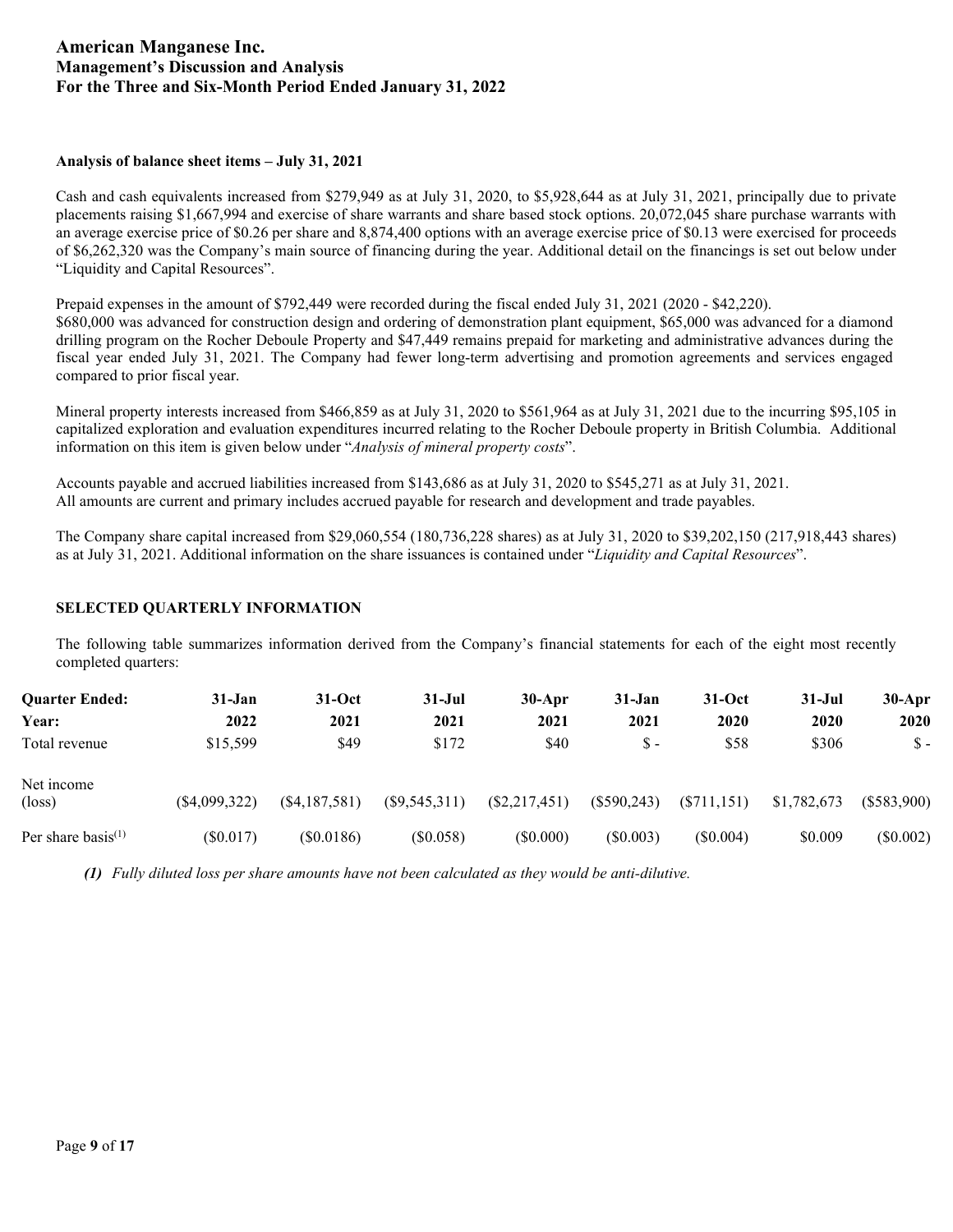### **Analysis of income statement items for the three-month period ended January 31, 2022**

Net loss for the three-month period ended January 31, 2022 was \$4,099,322, compared to net loss of \$531,552 for the prior year threemonth period.

The Company continued to manage expenses and its net loss for the period ended January 31, 2022 was principally due to increase in share-based payments, research and development expenditure and wages and benefits.

The following financial data are derived from our consolidated interim financial statements for three and six-month period ended January 31, 2022 and 2021.

## *Consulting fees (2022 – \$45,279; 2021 – \$59,686)*

The Company recorded reduced consulting fees expenses during this three-month period compared to prior year same period. In December 2020, the Company implemented remuneration for non-management directors and advisory members to compensate for their time and effort in advancing the company project. The Company expects to see increasing cost in consulting fees as demonstration plant is under construction.

### *Filing agent and transfer fees (2022 – \$51,144; 2021 – \$29,172)*

The Company recorded increased filing agent and transfer fees expense compared to prior year same period. Due to increase in share price and related increase in treasury orders and formalizing share-based payments the Company recorded higher expenses from the regulatory exchanges and trust management company. The Company will experience increasing cost in this category as share price and related warrant and options exercise increase.

### *Research and development (2022 - \$848,579; 2021 –\$111,204)*

The Company recorded increased research and development expenditures compared to the three months ended January 31, 2022. Our research and development contractor has been focused on the laboratory scale treatment of third-party waste cathode feedstock material, the optimization of cathode precursor material synthesis, the modelling and design of the demonstration plant project, and Wenden Stockpile Reclamation and Advanced Material Processing project for US Governments Defense Logistics Agency. The Company has commissioned the construction of the demonstration plant. Over the next six months the Company expects to see increased expenses towards construction of demonstration plant and third party feedstock analysis. During last three months period the Company received additional funding from the National Research Council of Canada Industrial Research Assistance Program to offset construction expenditure.

#### *Share-based payments (2022 – \$2,982,618; 2021 – \$270,773)*

The Company recorded increased share-based payments of newly awarded stock-based compensation as per Black Scholes model. Additional detail on the financings is set out below under "Liquidity and Capital Resources".

#### *Wages and benefits (2022 – \$160,447; 2021 – \$57,004)*

The Company recorded increased wages and benefits expense compared to prior year same period. The Company added personnel and adjusted the compensation plan to current market standards.

#### **Analysis of balance sheet items – January 31, 2022**

Cash and cash equivalents increased from \$5,928,645 as at July 31, 2021 to \$23,331,265 as at January 31, 2022. The Company continued to seek sources joint venture partners in our capital project expenditures. In July 2021, the filed preliminary short form base shelf prospectus with British Columbia Securities Commission enabling the Company to offer up to \$25 million of common shares. In October 2021 the Company closed a brokered private placement raising \$20 million dollars.

Amounts receivable decreased from \$119,219 as at July 31, 2021 to \$111,165 as at January 31, 2022. The amount includes \$20,006 receivable from National Research Council and \$91,159 for Goods and Services Input tax credits receivable.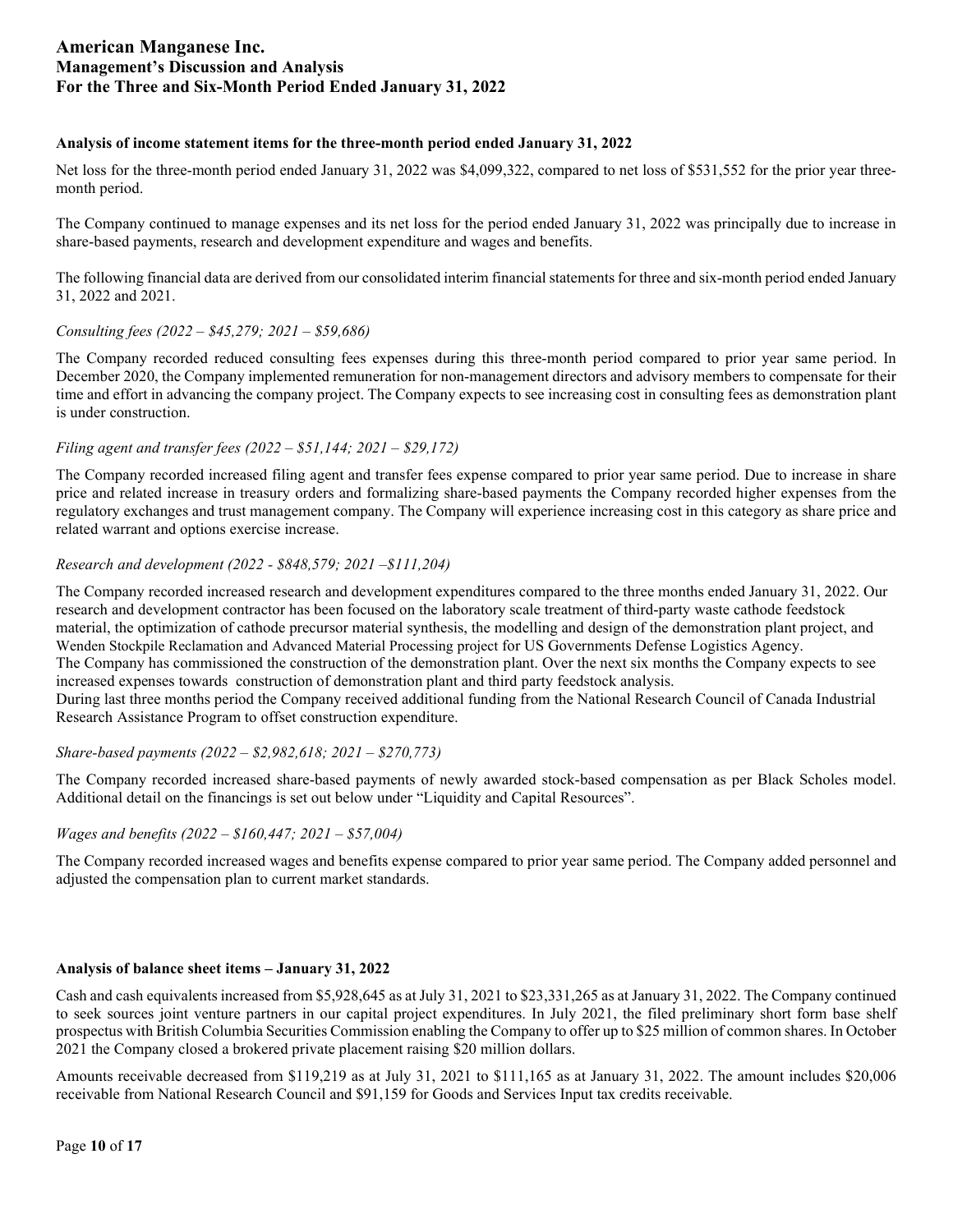Prepaid expenses decreased from \$792,449 as at July 31, 2021 to \$80,312 as at January 31, 2022. \$680,000 has been amortized for demonstration plant equipment and \$65,000 has been amortized for Rocher Deboule property drilling contract. The Company has renewed agreements with multimedia communication companies to disseminate corporate information and create awareness of the Company's projects. The Company expects to maintain dissemination of corporate and project progress information thus increasing trend in prepaid expenses.

Accounts payable and accrued liabilities amounts decreased from \$545,271 as at July 31, 2021 to \$33,442 as at January 31, 2022. The amount includes current trade payable and accrued liabilities at year end. Our research and development contractor completed substantial work and professional fees in connection with base shelf prospectus increased during the last three-month period. All trade payable have been current and amounts accrued.

The Company reviewed individual properties for impairment based on facts and circumstances available at the time as per International Accounting Standard (IAS) 36 and International Financial Reporting Standard (IFRS) 6. Additional information on this item is given below under "Analysis of mineral property costs".

### **Analysis of Mineral Property Costs**

The following table shows a breakdown of the Company's capitalized exploration and development costs for the period January 31, 2022 and July 31, 2021:

| Rocher Deboule Property,                |    | <b>Balance</b> |                     |         | <b>Translation</b> | <b>Balance</b>       |                     |           |              | <b>Translation</b> |              | <b>Balance</b>   |
|-----------------------------------------|----|----------------|---------------------|---------|--------------------|----------------------|---------------------|-----------|--------------|--------------------|--------------|------------------|
| <b>British Columbia</b>                 |    | July 31, 2020  | <b>Expenditures</b> |         | adjustments        | July 31, 2021        | <b>Expenditures</b> |           |              | adjustments        |              | January 31, 2022 |
| Acquisition and staking                 | Ś. | 164,898 \$     |                     | \$      |                    | \$<br>164,899 \$     |                     | 446 \$    |              |                    | \$           | 165,345          |
| Assays & analysis                       |    | 73,767         |                     |         |                    | 73,767               |                     | 8,433     |              |                    |              | 82,200           |
| Camp & supplies                         |    | 59,504         | (0)                 |         |                    | 59,504               |                     |           |              |                    |              | 59,504           |
| Drilling                                |    | 146,826        |                     |         |                    | 146,826              |                     | 65,000    |              |                    |              | 211,826          |
| Geological and geophysical              |    | 624,082        | 53,477              |         |                    | 677,559              |                     | 42,219    |              |                    |              | 719,778          |
| Travel and accommodation                |    | 28,197         | 6,157               |         |                    | 34,354               |                     | 19,750    |              |                    |              | 54,104           |
| Freight and transport                   |    | 97,638         | 35,470              |         |                    | 133,108              |                     | (33, 643) |              |                    |              | 99,465           |
| Mineral property option                 |    | (24, 500)      |                     |         |                    | (24, 500)            |                     |           |              |                    |              | (24, 500)        |
| <b>BC Mining Exploration Tax Credit</b> |    | (288,007)      |                     |         |                    | (288,007)            |                     |           |              |                    |              | (288,007)        |
| Impairment                              |    | (532,000)      |                     |         |                    | (532,000)            |                     |           |              |                    |              | (532,000)        |
|                                         | \$ | 350,405        | 95,104              | $\zeta$ |                    | \$<br>445,510        |                     | 102,205   | $\mathsf{S}$ | $\omega$           | \$           | 547,715          |
| Lonnie property                         |    |                |                     |         |                    |                      |                     |           |              |                    |              |                  |
| <b>British Columbia</b>                 |    |                |                     |         |                    |                      |                     |           |              |                    |              |                  |
| Acquisition and staking                 | \$ | $54,121$ \$    | $\sim$              | \$      |                    | \$<br>$54,121$ \$    |                     |           | \$           | ÷.                 | \$           | 54,121           |
| Assays & analysis                       |    | 4,528          |                     |         |                    | 4,528                |                     |           |              |                    |              | 4,528            |
| Drilling                                |    | 60,073         |                     |         |                    | 60,073               |                     |           |              |                    |              | 60,073           |
| Geological and geophysical              |    | 82,025         |                     |         |                    | 82,025               |                     |           |              |                    |              | 82,025           |
| Travel and accommodation                |    | 186            |                     |         |                    | 186                  |                     |           |              |                    |              | 186              |
| Mineral property option                 |    | (56,000)       |                     |         |                    | (56,000)             |                     |           |              |                    |              | (56,000)         |
| <b>BC Mining Exploration Tax Credit</b> |    | (28, 480)      |                     |         |                    | (28, 480)            |                     |           |              |                    |              | (28, 480)        |
|                                         | Ś. | 116,453        |                     | Ś       |                    | \$<br>116,453        |                     |           | \$           | ÷.                 | $\mathsf{S}$ | 116,453          |
| <b>Artillery Peak property</b>          |    |                |                     |         |                    |                      |                     |           |              |                    |              |                  |
| Arizona                                 |    |                |                     |         |                    |                      |                     |           |              |                    |              |                  |
| Acquisition and staking                 | \$ | 3,226,449 \$   |                     |         |                    | 3,226,449            |                     |           |              |                    |              | 3,226,449        |
| Assays & analysis                       |    | 417,870        |                     |         |                    | 417,870              |                     |           |              |                    |              | 417,870          |
| Drilling                                |    | 3,125,410      |                     |         |                    | 3,125,410            |                     |           |              |                    |              | 3,125,410        |
| Equipment and rentals                   |    | 11,860         |                     |         |                    | 11,860               |                     |           |              |                    |              | 11,860           |
| Geological and geophysical              |    | 4,851,642      |                     |         |                    | 4,851,642            |                     |           |              |                    |              | 4,851,642        |
| Travel and accommodation                |    | 231,495        |                     |         |                    | 231,495              |                     |           |              |                    |              | 231,495          |
| Property maintenance                    |    | 40,781         |                     |         |                    | 40,781               |                     |           |              |                    |              | 40,781           |
| Other fieldwork                         |    | 4,694          |                     |         |                    | 4,694                |                     |           |              |                    |              | 4,694            |
| Impairment                              |    | (11,910,200)   |                     |         |                    | (11,910,200)         |                     |           |              |                    |              | (11, 910, 200)   |
|                                         | Ś. | $1 \quad$      | $\sim$              | Ś       | $\blacksquare$     | \$<br>1 <sup>5</sup> |                     | $\sim$    | \$           | $\omega$           | Ś            | 1                |
| <b>Total</b>                            | \$ | 466,859 \$     | 95,104              | -\$     |                    | \$<br>561,964 \$     |                     | 102,205   | - \$         | $\blacksquare$     | \$           | 664,169          |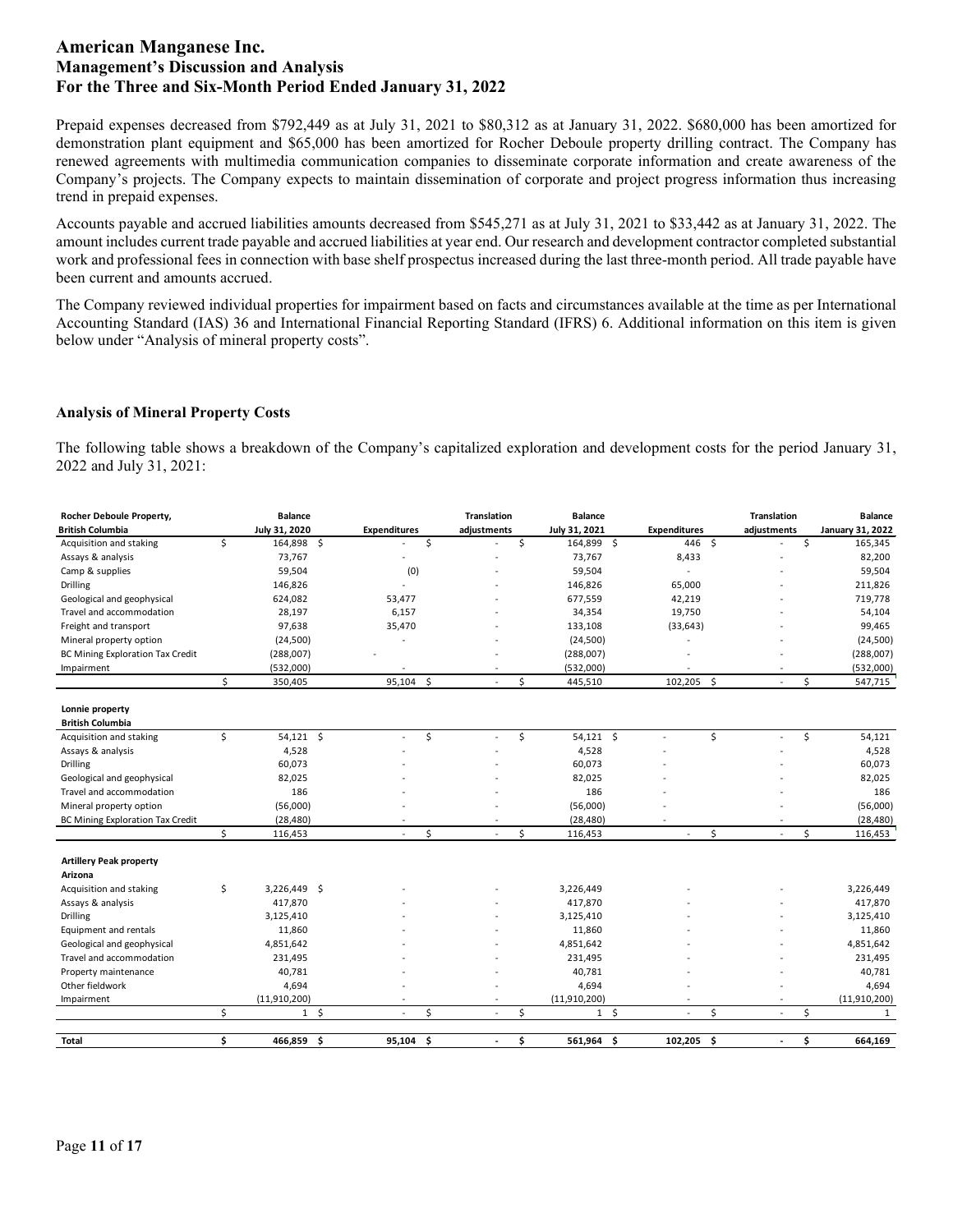## **LIQUIDITY AND CAPITAL RESOURCES**

The Company has historically relied upon equity financings to satisfy its capital requirements and will continue to depend heavily upon the capital markets to finance its activities. There can be no assurance the Company will be able to obtain required financing in the future on terms acceptable to Company. The Company anticipates it will need additional capital in the future to finance ongoing research and development, exploration, commercial construction and administrative operations, which will be derived from the exercise of stock options and warrants, and/or private placements.

As at January 31, 2022 the Company has \$23,331,265 cash and cash equivalents balance (July 31, 2021 - \$5,928,645) and working capital of \$23,489,300, compared to working capital of \$6,295,041 as at July 31, 2021. The increase in the Company's cash balance and in working capital resulted from private placement and exercise of warrant and share-based options.

During the period ended January 31,2022 3,840,287 common shares were issued pursuant to warrants being exercised for total proceeds of \$868,675. 3,135,300 share purchase options were exercised for total proceeds of \$606,507. 20,000,000 non-flow-through units issued at \$1.00 per unit for gross proceeds of \$20,000,000.

During the year ended July 31, 2021, 20,072,045 common shares were issued pursuant to warrants being exercised for total proceeds of \$5,157,396. 8,874,400 share purchase options were exercised for total proceeds of \$1,104,924. 7,714,770 common shares were issued pursuant to non-brokered private placement at \$0.20 per share for total proceeds totalling \$1,542,954 and 521,000 common shares issued pursuant non-brokered flow-through placement at \$0.30 per share for total proceeds of \$125,040.

During the year ended July 31, 2020, 3,133,600 common shares were issued pursuant to warrants being exercised at \$0.20 per share for proceeds of \$626,720. 130,000 common shares were issued pursuant to options being exercised at \$0.15 per option and 590,000 common shares were issued pursuant to options being exercised at \$0.05 per option for proceeds totaling \$49,000.

During the year ended July 31, 2019, there were 1,150,000 options exercised for proceeds of \$57,500. During the year ended July 31, 2018, there were 6,142,500 warrants exercised for proceeds of \$334,625 and 1,160,000 options were exercised for proceeds of \$58,000. During the year ended July 31, 2017, there were 5,509,999 warrants exercised for proceeds of \$305,500 and 2,450,000 options were exercised for proceeds of \$177,500.

On October 2021, the Company closed a non-brokered private placement, issuing 20,000,000 non-flow-through units at \$1.00 per unit for gross proceeds of \$20,000,000. Each unit consists of one common share in the capital of the Company and one share purchase warrant entitling the holder to purchase one non-flow-through common share at a price of \$1.25 per share during the three years following the warrant's date of issuance. The Company paid \$1,714,768 in cash share issue costs and issued 1,400,000 broker warrants exercisable at a price of \$1.00 per share from April 4, 2022 to October 4, 2024 pursuant to this issuance.

In December 2020, the Company closed a non-brokered of 521,000 flow-through units at \$0.24 per unit for gross proceeds of \$125,040. Each flow-through unit consisting of a common share and a warrant exercisable into a Company common share at \$0.30 per warrant for two years.

In November 2020, the Company closed a non-brokered private placement in three tranches, raising a total of \$1,542,954 and issuing 7,714,770 units at \$0.20 per unit, with each unit consisting of a common share and a warrant exercisable into a Company common share at \$0.30 per warrant for two years.

Subsequent to January 31, 2022, 1,173,983 share purchase warrants were exercised for total proceeds of \$234,796.

From December 2018 to May 2019, the Company closed its non-brokered private placement of 10,383,225 units at \$0.15 per unit raising gross proceeds of \$1,557,484. Each unit consists of one common share and one common share purchase warrant into a Company common share of \$0.20 for the two years following the issuance of the warrant.

In December 2018, the Company closed its non-brokered private placement of 400,000 units at \$0.20 raising \$80,000 by way of flow-through unit offering. Each unit will consist of one warrant exercisable for one common share at a price of \$0.30 for a period of two years.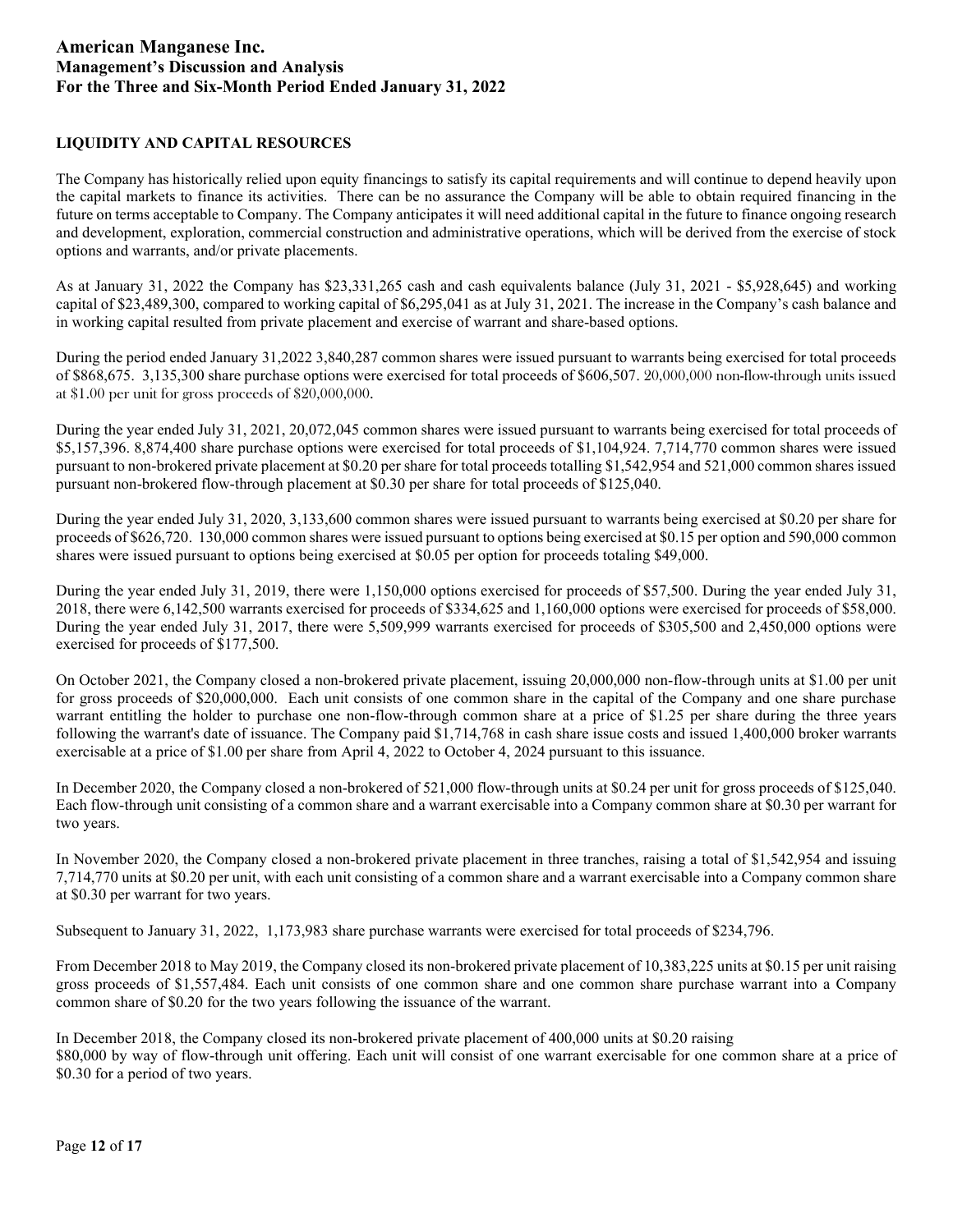In March 2018, the Company closed its non-brokered private placement of 8,536,487 units at \$0.24 per unit raising gross proceeds of \$2,048,757. Each Unit consists of one common share and one common share purchase warrant into a Company common share at \$0.30 per warrant for the two years following the issuance of the Warrant.

In December 2017, the Company completed the non-brokered private placement by the issue of 1,378,666 Units of the Company for gross proceeds of \$248,160. Each Unit consists of one common share of the Company and one common share purchase warrant. Each warrant will be exercisable to acquire one common share at a price of \$0.25 for the two years following the issuance of the warrant.

In June, 2017, the Company issued 5,221,526 units at a purchase price of \$0.18 per Unit for aggregate gross proceeds of \$939,875. Each Unit is comprised of one common share in the capital of the Company and one share purchase warrant. Each Warrant entitles the holder to purchase one Share at a price of \$0.25 during the two years following the Warrant's date of issuance. In August 2017, the Company closed the third and final tranche of the non-brokered private placement by the issue of 30,555 Units of the Company for proceeds of \$5,500 bringing the total aggregate gross proceeds of \$945,375 through this private placement.

In January 2017, the Company announced a contribution agreement from the National Research Council of Canada Industrial Research Assistance Program (NRC-IRAP) for the continued development of its spent electric vehicle battery cathode materials recycling technology.

In November 2016, the Company filed Company's Stock Option Plan adopting a fixed plan reserving 27,148,600 shares being 20% of the issued and outstanding as at adopted date.

In September 2016, the Company closed its non-brokered private placement offering of 10,068,790 units at a purchase price of \$0.14 per Unit for aggregate gross proceeds of \$1,409,631. Each Unit is comprised of one common share in the capital of the Company and one share purchase warrant. Each Warrant entitles the holder to purchase one Share at a price of \$0.20 during the two years following the Warrant's date of issuance. The placement was oversubscribed and was closed on September 9, 2016 and the gross proceeds were \$1,409,631.

In May 2016, the Company closed a non-brokered private placement to raise \$200,500 through the sale of units priced at \$0.02 per unit. Each unit consisted of 1 common share in the capital of the Company and a share purchase warrant. Each Warrant entitles the holder to purchase 1 share at a price of \$0.05 during the 2 years following the date of issuance. The placement was oversubscribed and was closed on May 17, 2016 and the gross proceeds were \$200,500.

On March 2016, the Company announced that it has granted 9,000,000 incentive stock options pursuant to its stock option plan for its directors, officers, advisers, and consultants. The options are exercisable at a price of \$0.05 per share for a period of 5 years.

Excluding exploration and research and development costs, the Company's current general and administrative cash expenditures are approximately \$80,400 per month.

The Company is investigating sources of further funding and anticipates raising additional funds in the next fiscal year. The Company does not generate revenue from operations, and has been dependent upon its ability to raise equity capital through the issuance of shares to pay ongoing operating expenses and the costs associated with its exploration and development activities.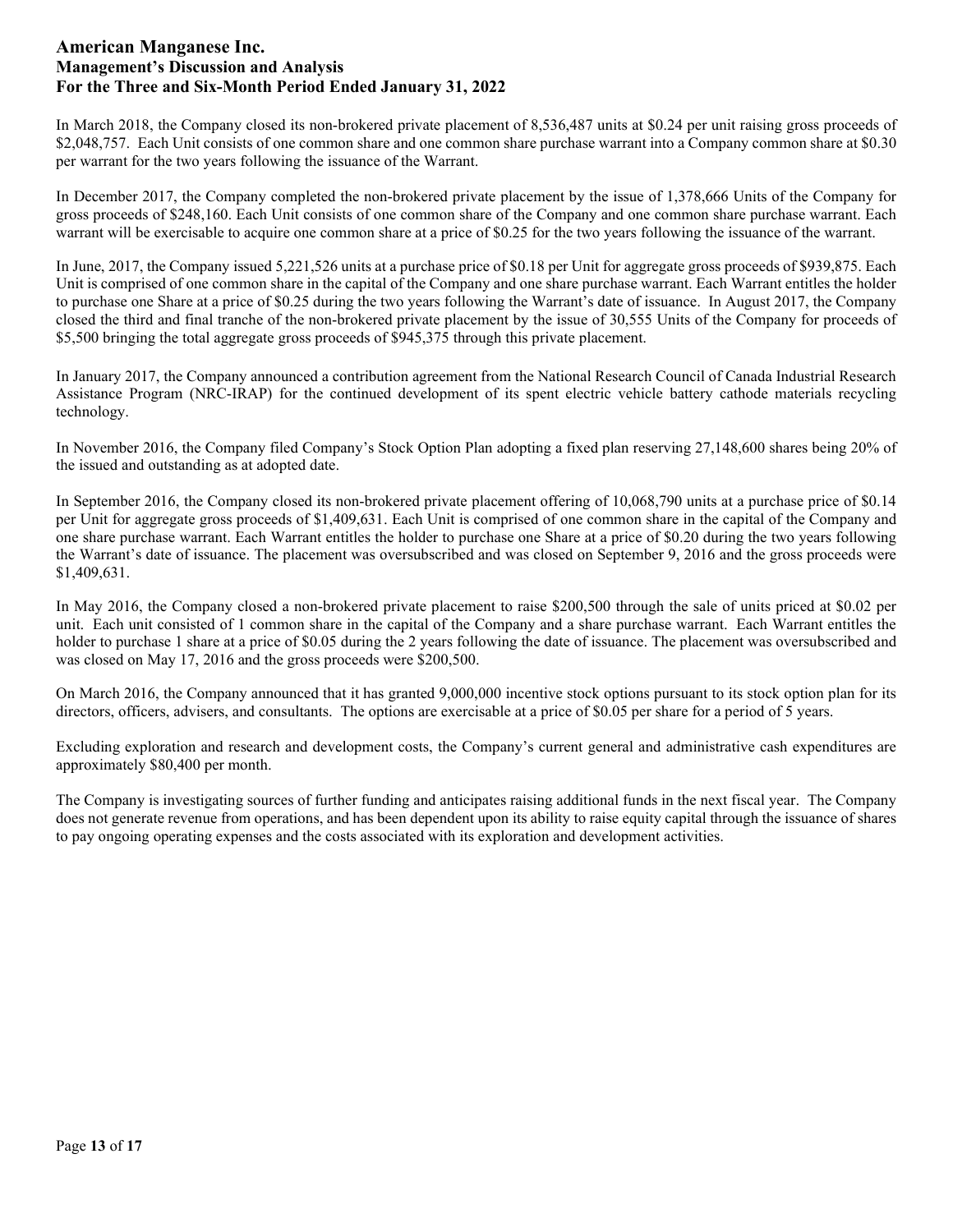# **USE OF PROCEEDS FROM FINANCINGS**

| Date of financing and planned use of proceeds                                                                                                                                                                                                                                                                              | <b>Actual use of proceeds</b>                                                    |
|----------------------------------------------------------------------------------------------------------------------------------------------------------------------------------------------------------------------------------------------------------------------------------------------------------------------------|----------------------------------------------------------------------------------|
| September 2, 2016 Financing \$1,409,631.<br>The Company intends to use the net proceeds from the<br>Offering for continued metallurgical testing of the<br>Company's proprietary hydrometallurgical process for<br>large-scale recycling of lithium-ion battery material,<br>debt settlement and working capital.          | All funds committed as per plan                                                  |
| June 2017, Financing \$945,375.<br>The Company intends to use the net proceeds from the<br>Offering for expediting the Company's proprietary<br>hydrometallurgical process for patent filing of<br>recycling of lithium-ion battery material, and working<br>capital.                                                      | All funds committed as per plan to expedite the research<br>and development      |
| December 2017, Financing \$248,160.<br>The Company intends to use the net proceeds from the<br>Offering for expediting the Company's proprietary<br>hydrometallurgical process for patent filing of<br>recycling of lithium-ion battery material, and working<br>capital.                                                  | All funds committed as per plan to expedite the research<br>and development      |
| March 2018, Financing \$2,048,757.<br>The Company intends to use the net proceeds from the<br>Offering for a demonstration plant to proof Company's<br>proprietary hydrometallurgical process for recycling of<br>lithium-ion battery material, and working capital.                                                       | All funds committed as per plan to expedite the research<br>and development      |
| November 2018 – May 2019, Financing \$1,533,484.<br>The Company intends to use the net proceeds from the<br>Offering for pilot plant to proof the Company's<br>proprietary hydrometallurgical process for recycling of<br>lithium-ion battery material, and working capital.                                               | All funds committed as per plan to expedite the research<br>and development      |
| August 2020 - November 2020, Financing \$1,542,954.<br>The Company intends to use the net proceeds from the<br>Offering for optimization of pilot plant process of<br>Company's proprietary hydrometallurgical process for<br>recycling of lithium-ion batteries, proposed mineral<br>claims spin-out and working capital. | All funds committed as per plan to expedite the research<br>and development      |
| December 2020, Flow Through Financing \$125,040<br>The Company intends to use the proceeds to advance<br>the Canadian mineral properties.                                                                                                                                                                                  | All funds committed as per plan to conduct spring and<br>summer program.         |
| October 2021, Financing \$20,000,000<br>The Company intends to use the proceeds to design and<br>construct a commercial plant and general working<br>capital.                                                                                                                                                              | All funds committed as per plan to expedite the<br>development commercial plant. |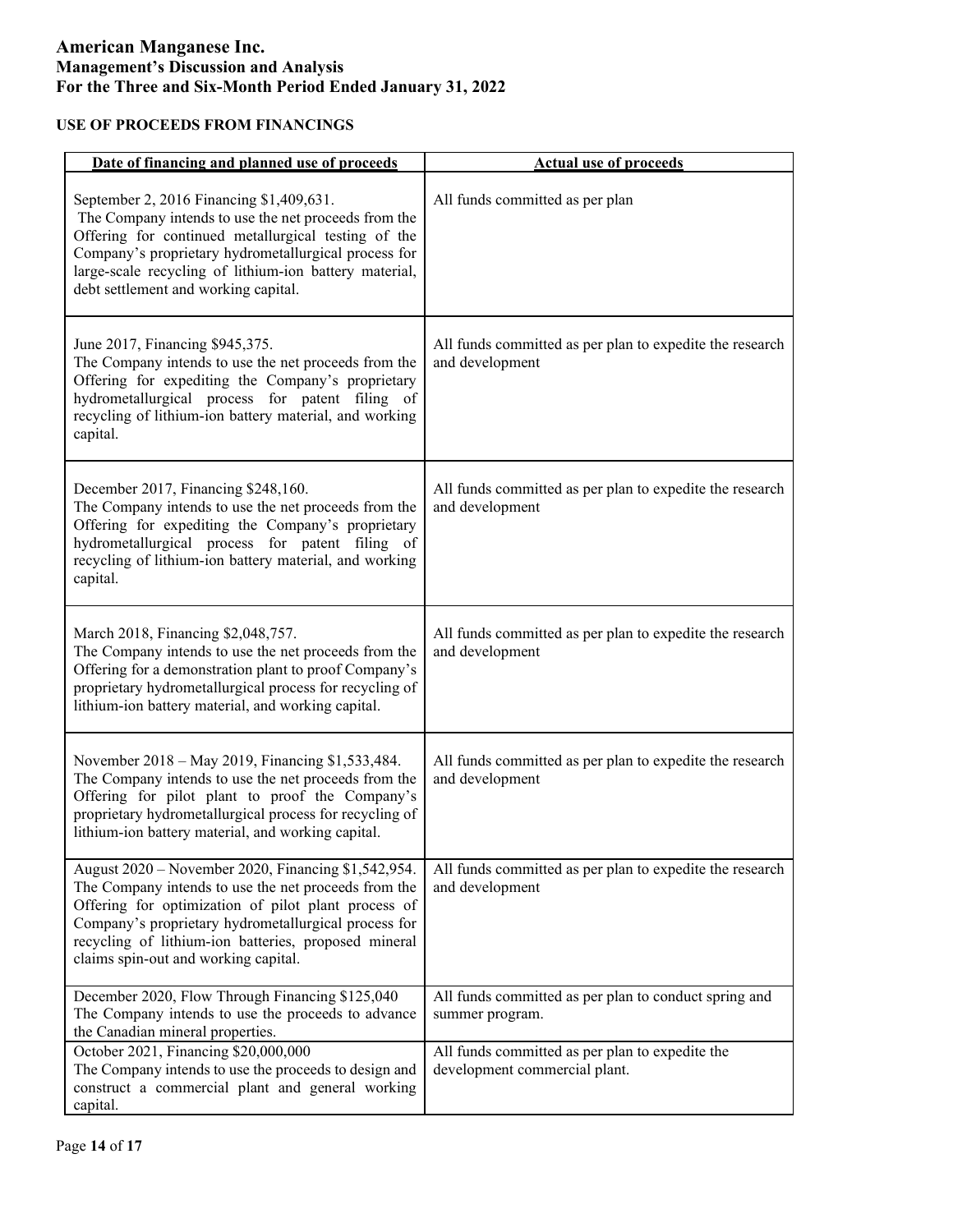## **OUTSTANDING SHARE DATA**

As at April 1, 2022, the Company had 245,401,030 common shares issued and outstanding. As at July 31, 2021, the Company had 217,918,443 common shares issued and outstanding. As at July 31, 2020, the Company had 180,736,228 common shares issued and outstanding. As at July 31, 2019, the Company had 176,882,628 common shares issued and outstanding. As at July 31, 2018, the Company had 165,049,403, as at July 31, 2017 the Company had 147,801,195 and as at July 31, 2016 the Company had 124,550,880 common shares issued and outstanding.

During the three and six-month period ended January 31, 2022, 2022 3,840,287 common shares were issued pursuant to warrants being exercised for total proceeds of \$868,675. 3,135,300 share purchase options were exercised for total proceeds of \$606,507 and 20,000,000 common shares were issued pursuant to brokered private placement at \$1.00 per share for total proceeds totalling \$20,000,000

During the year ended July 31, 2021, 20,072,045 common shares were issued pursuant to warrants being exercised for total proceeds of \$5,157,396. 8,874,400 share purchase options were exercised for total proceeds of \$1,104,924. 7,714,770 common shares were issued pursuant to non-brokered private placement at \$0.20 per share for total proceeds totalling \$1,542,954 and 521,000 common shares issued pursuant non-brokered flow-through placement at \$0.30 per share for total proceeds of \$125,040.

During the year ended July 31, 2020, 3,133,600 common shares were issued pursuant to warrants being exercised at \$0.20 per share for proceeds of \$626,720. 130,000 common shares were issued pursuant to options being exercised at \$0.15 per option and 590,000 common shares were issued pursuant to options being exercised at \$0.05 per option for proceeds totaling \$49,000.

In November 2020, the Company closed a non-brokered private placement in three tranches, raising a total of \$1,542,954 and issuing 7,714,770 units at \$0.20 per unit, with each unit consisting of a common share and a warrant exercisable into a Company common share at \$0.30 per warrant for two years.

In December 2020, the Company issued 521,000 shares were issued pursuant to a non-brokered private placement of flow-through units at \$0.24 per unit for gross proceeds of \$125,040, with each unit consisting of a flow-through common share and a warrant exercisable into a Company non-flow-through common share at \$0.30 per warrant for two years.

In February 2021, the Company granted in aggregate of 5,950,000 stock options with an exercise price of \$2.63 per share and expiring February 17, 2026 to certain directors, officers, employees and consultants in accordance with its Stock Option Plan. The exercise price of 2,600,000 of these options was amended to \$1.00 on November 3, 2021.

In February 2021, the Company granted 1,000,000 stock options with an exercise price of \$1.99 per share and expiring February 16, 2026 to an advisor of the Company in accordance with its Stock Option Plan. The exercise price of these options was amended to \$1.00 on November 3, 2021.

During the fiscal year ended July 31, 2019, 10,283,225 shares were issued as part of four tranches in connection with a November 2018 non-brokered private placement. In December 2018, 400,000 shares were issued as part of a flow-through financing.

In August 2019, the Company entered into a stock option agreement granting 5,880,000 common stock options exercisable at a price of \$0.21 per share.

In July 2018, Company entered into a stock option agreement granting 500,000 common stock options exercisable at a price of \$0.24 per share.

In June 2018, Company entered into a stock option agreement granting 6,750,000 common stock options exercisable at a price of \$0.24 per share.

In March 2018, the Company closed its non-brokered private placement of 8,536,487 units at \$0.24 per unit raising gross proceeds of \$2,048,757. Each Unit consists of one common share and one common share purchase warrant into a Company common share at \$0.30 per warrant for the two years following the issuance of the Warrant.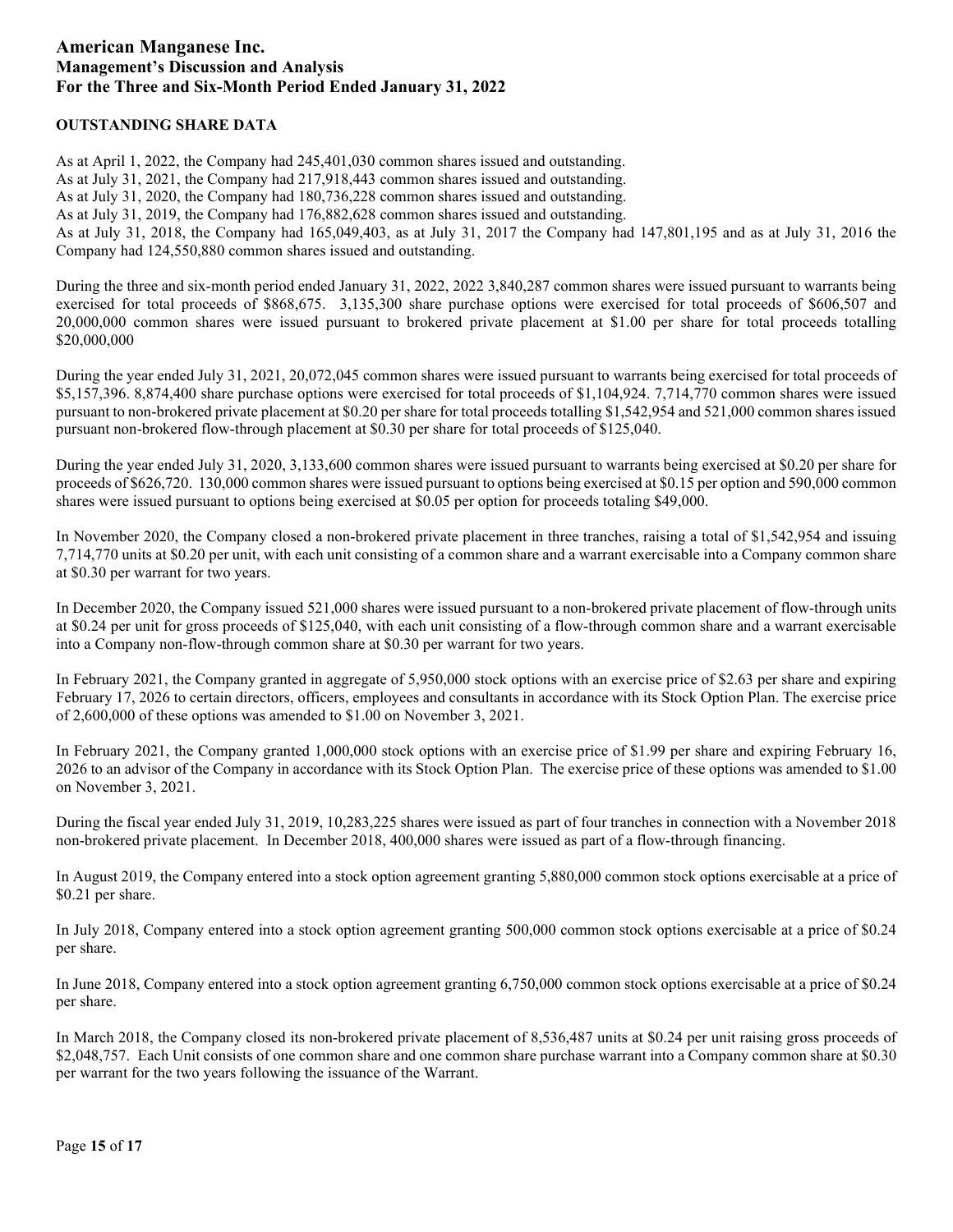In December 2017, the Company completed the non-brokered private placement by the issue of 1,378,666 Units of the Company for gross proceeds of \$248,160. Each Unit consists of one common share of the Company and one common share purchase warrant. Each warrant will be exercisable to acquire one common share at a price of \$0.25 for the two years following the issuance of the warrant.

In June 2017, the Company issued 5,221,526 units at a purchase price of \$0.18 per Unit for aggregate gross proceeds of \$939,875. Each Unit is comprised of one common share in the capital of the Company and one share purchase warrant. Each Warrant entitles the holder to purchase one Share at a price of \$0.25 during the two years following the Warrant's date of issuance. In August 2017, the Company closed the third and final tranche of the non-brokered private placement by the issue of 30,555 Units of the Company for proceeds of \$5,500 bringing the total aggregate gross proceeds of \$945,375 through this private placement.

In September 2016, the Company issued 10,068,790 units. Each Unit is comprised of one common share in the capital of the Company and one share purchase warrant. Each Warrant entitles the holder to purchase one Share at a price of \$0.20 during the two years following the Warrant's date of issuance.

In May 2016, the Company issued 10,025,000 units. Each unit consists of one common share at \$0.02 per share and one non-transferable share purchase warrant exercisable at \$0.05 per share for a period of 24 month following closing.

Finder's fees amounted to \$6,500 and 17,500 non-transferable warrants. All securities issued for this private placement are subject to a four-month hold, expiring September 18, 2016.

As at October 31, 2017 the Company had outstanding share option to purchase 10,250,000 common shares of the Company at an average price of \$0.09, As at July 31, 2017, the Company had outstanding share option to purchase 10,850,667 common shares of the Company at an average price of \$0.09 per share. During fiscal year July 31, 2016 533,333 options expired without exercise.

## **OFF-BALANCE SHEET ARRANGEMENTS**

The Company does not have material off-balance sheet arrangements.

## **RELATED PARTY TRANSACTIONS**

#### **a) Investment in subsidiaries**

The wholly-owned subsidiary of the Company has been incorporated in the USA and is included in these consolidated financial statements.

## **b) Compensation of key management personnel**

The Company's key management personnel have authority and responsibility for overseeing, planning, directing and controlling the activities of the Company and consist of the Company's Board of Directors and the Company's Executive Leadership Team. The Executive Leadership Team consists of the CEO and President, CFO, Executive Assistant and Chief Technical Officer.

Total compensation expense for key management personnel and the composition thereof, is as follows:

|                          | <b>January 31, 2022</b> | <b>July 31, 2021</b> |
|--------------------------|-------------------------|----------------------|
| Short term benefits      | 245,000                 | 465,594              |
| Share-based compensation | 245,517                 | 6,024,478            |
|                          | 490.517                 | 6,490,072            |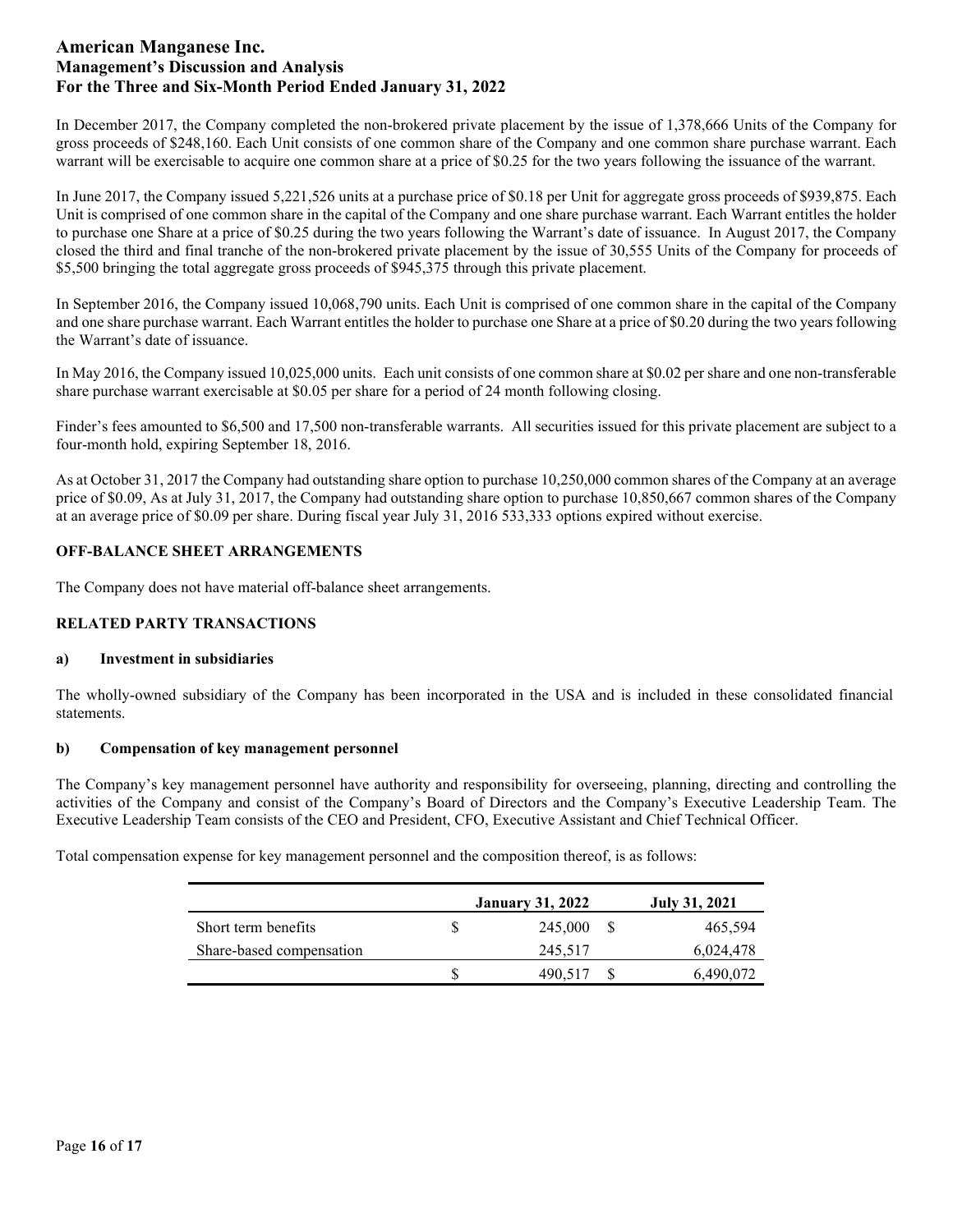## **CRITICAL ACCOUNTING ESTIMATES**

The preparation of the Company's consolidated interim financial statements in conformity with IFRS requires management to make judgments, estimates and assumptions that affect the reported amounts of assets, liabilities and contingent liabilities at the date of the consolidated financial statements and reported amounts of revenues and expenses during the reporting period. Estimates and assumptions are continuously evaluated and are based on management's experience and other factors, including expectations of future events that are believed to be reasonable under the circumstances. However, actual outcomes can differ from these estimates.

Areas requiring a significant degree of estimation and judgment relate to the recoverability of the carrying value of exploration and evaluation assets, fair value measurements for financial instruments and share-based payments and other equity-based payments, the value of the premium included in flow-through share issuances and the estimated useful life and recoverability of equipment. Actual results may differ from those estimates and judgments.

## **RISK FACTORS RELATING TO THE COMPANY'S BUSINESS**

As a company, active in the mineral resource exploration and development industry, American Manganese Inc. is exposed to a number of risks.

## *Exploration Stage Operations*

The Company's operations are subject to all of the risks normally incident to the exploration for and the development and operation of mineral properties. Mineral exploration is a business of high inherent risk. Most exploration programs fail to locate a body of commercial ore. All exploration and mining programs face a risk of unknown and unanticipated geological conditions, and promising indications from early results may not be borne out in further exploration work. Few properties which are explored are ever developed into producing mines. A mineral exploration program often requires substantial cash investment, which can be lost in its entirety if it does not result in the discovery of a commercial ore body. The commercial viability of a mineral deposit is dependent on a number of factors, some of which are the particular attributes of the deposit, such as size, grade and proximity to infrastructure, as well as metal prices. Most of these factors are beyond the control of the Company. Mineral exploration involves risks which even a combination of careful evaluation, experience, and knowledge cannot eliminate.

In addition, even if the Company is successful in locating a commercial ore body, there is no assurance that the Company will be able to bring such an ore body into commercial production. Development of a producing mine generally requires large capital investment and numerous permits from government regulatory agencies. There is no assurance that the funds required to exploit mineral reserves and resources discovered by the Company will be obtained on a timely basis or at all. There is also no assurance that the Company will be able to obtain the government permits required to exploit a commercial ore body. The costs and time involved in the permitting process may also delay the commencement of mining operations or make the development of a producing mine uneconomic.

If the Company is able to bring an ore body into commercial production, operating mines also face substantial operating risks, which include, but are not limited to, unusual or unexpected geological conditions, formation pressures, fires, power outages, labour disruptions, flooding, explosions, tailings impoundment failures, cave-ins, landslides and inability to obtain adequate machinery, equipment or labour.

If the Company is unsuccessful in its attempts to locate a commercial ore body and to commence commercial production, the Company may seek to transfer its property interests or otherwise realize value, or may even be required to abandon its business and fail as a going concern.

#### *Competition*

The mining industry is intensely competitive in all of its phases, and the Company competes with other companies with greater technical and financing resources than itself with respect to acquire properties of merit, and the recruitment and retention of qualified employees and other persons to carry out its mineral exploration activities. Competition in the mining industry could adversely affect the Company's prospects for mineral exploration in the future.